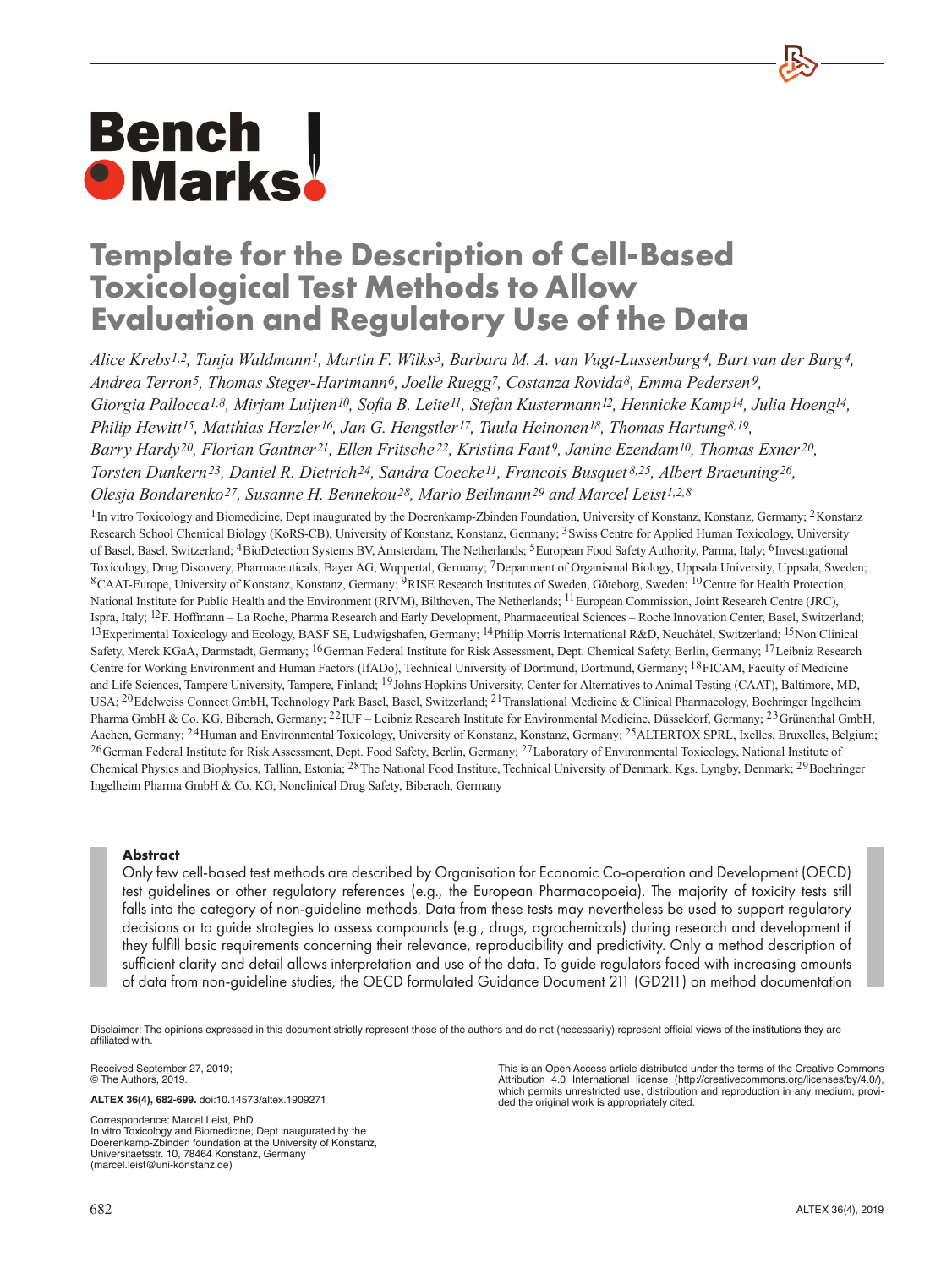for the purpose of safety assessment. As GD211 is targeted mainly at regulators, it leaves scientists less familiar with regulation uncertain as to what level of detail is required and how individual questions should be answered. Moreover, little attention was given to the description of the test system (i.e., cell culture) and the steps leading to it being established in the guidance. To address these issues, an annotated toxicity test method template (ToxTemp) was developed (i) to fulfill all requirements of GD211, (ii) to guide the user concerning the types of answers and detail of information required, (iii) to include acceptance criteria for test elements, and (iv) to define the cells sufficiently and transparently. The fully annotated ToxTemp is provided here, together with reference to a database containing exemplary descriptions of more than 20 cell-based tests.

#### **1 Main test elements**

Test, assay, test system, test method… All these terms are found in the literature and in discussions, but they need some definition to allow for specification of their background and requirements. "Test" is the shortest term and thus a good place to start: a toxicological "test" is a procedure to determine, in a quantifiable manner (with respect to damage and dose/concentration), whether a substance may harm/incapacitate an organism, a cell, or an essential component thereof. The terms "assay" and "test method" are used interchangeably with "test".

A test has various elements that are independent of one another to a large degree (Schmidt et al., 2017). The five main elements are: the test purpose (see Section 4), the test system, the exposure scheme, the endpoint, and the prediction model. Thus, the "test system" is one element of the "test method" and must not be confused with it. As this often causes confusion among non-specialists, it deserves some further explanation. The *in vivo* test method for acute toxicity assessment is a good example to explain the problem. The overall test method is defined by a test guideline, e.g., OECD TG 423 (acute oral toxicity) (OECD, 2002). The test system is, e.g., mouse, fasted for  $> 3$  h prior to dosing; the exposure scheme involves single dosing by gavage and continued observation for 14 days; the endpoint is the number/percentage of dead animals; and the prediction model converts the test data into toxicity classes defined by the United Nation's Globally Harmonized System (GHS), e.g., category 2 (comprising compounds with an LD50 in the range of 5-50 mg/kg bodyweight). Clearly, the mouse is the test system and not the test method. Each element of the test method may be modified independently, e.g., changing from oral to dermal exposure; using time to death as endpoint; employing a binary prediction model (toxic/non-toxic) and using rats instead of mice. Any such change results in a new, different test method that may no longer be in accordance with the guideline method.

The same principles apply to cell-based assays, i.e., *in vitro* methods or new approach methods (NAM). For example, the test system may be neurons in 2D culture or neural organoids or liver cells; the exposure scheme may be 24 h exposure of cells cultured in standard medium plus test chemical or 72 h exposure in a special medium, with or without re-addition of test chemical every 24 h; the prediction model may be binary (toxic/non-toxic) or it may use a composite measure of several endpoints to define a continuous malformation index. Any combination of these independent elements results in a different overall test method.

# **2 Compliance issues with OECD Guidance Document 211 (GD211)**

The key literature on how to describe non-guideline methods is OECD Guidance Document 211 (GD211) (OECD, 2017). In line with reports by many others (Freedman et al., 2015; Vogt et al., 2016; Hair et al., 2019), our own survey of the scientific literature has indicated that method descriptions still show an enormous heterogeneity in quality, detail and scope. Moreover, the clarity of the information, as well as the format that is used to provide the information, varies widely. This makes the extraction of necessary information as well as the use and interpretation of data produced using the method difficult. We further found that the items required to be addressed in GD211 are understood and interpreted in different ways by the users, or sometimes not understood at all.

Part of this might be attributable to the fact that GD211 looks at non-guideline methods from a regulatory perspective, i.e., it explicitly provides a format for reporting non-guideline methodology so that it can be used by regulatory toxicologists for the safety assessment of chemicals. It asks for information that is of specific value for regulators (e.g., information on validation, predictivity, standardization, applicability domain, etc.), but does not provide detailed background information on why regulators need such information and what they use it for. Experience has shown that the target audience, which includes method developers in academia or fundamental research, is not necessarily familiar with the underlying regulatory background.

Another reason for apparent non-compliance is that GD211 is a brief and highly condensed document. It often covers several distinct features of tests in a single question. Test developers may not consider all the different aspects of such a complex question without more specific guidance, and thus some issues may be missed entirely.

From the information recipient's point-of-view, non-complicance is not the only problem. Also, finding and retrieving the information within a report prepared in a not fully-standardized format can be a difficult task. For instance, it may be a time-consuming task to find out whether some information is absent or whether it is only placed or mentioned in another context than usual.

**Abbreviations**

AC, acceptance criteria; GD, guidance document; OECD, Organisation for Economic Co-operation and Development; SOP, standard operating procedure; TG, test guideline; ToxTemp, toxicological test methods template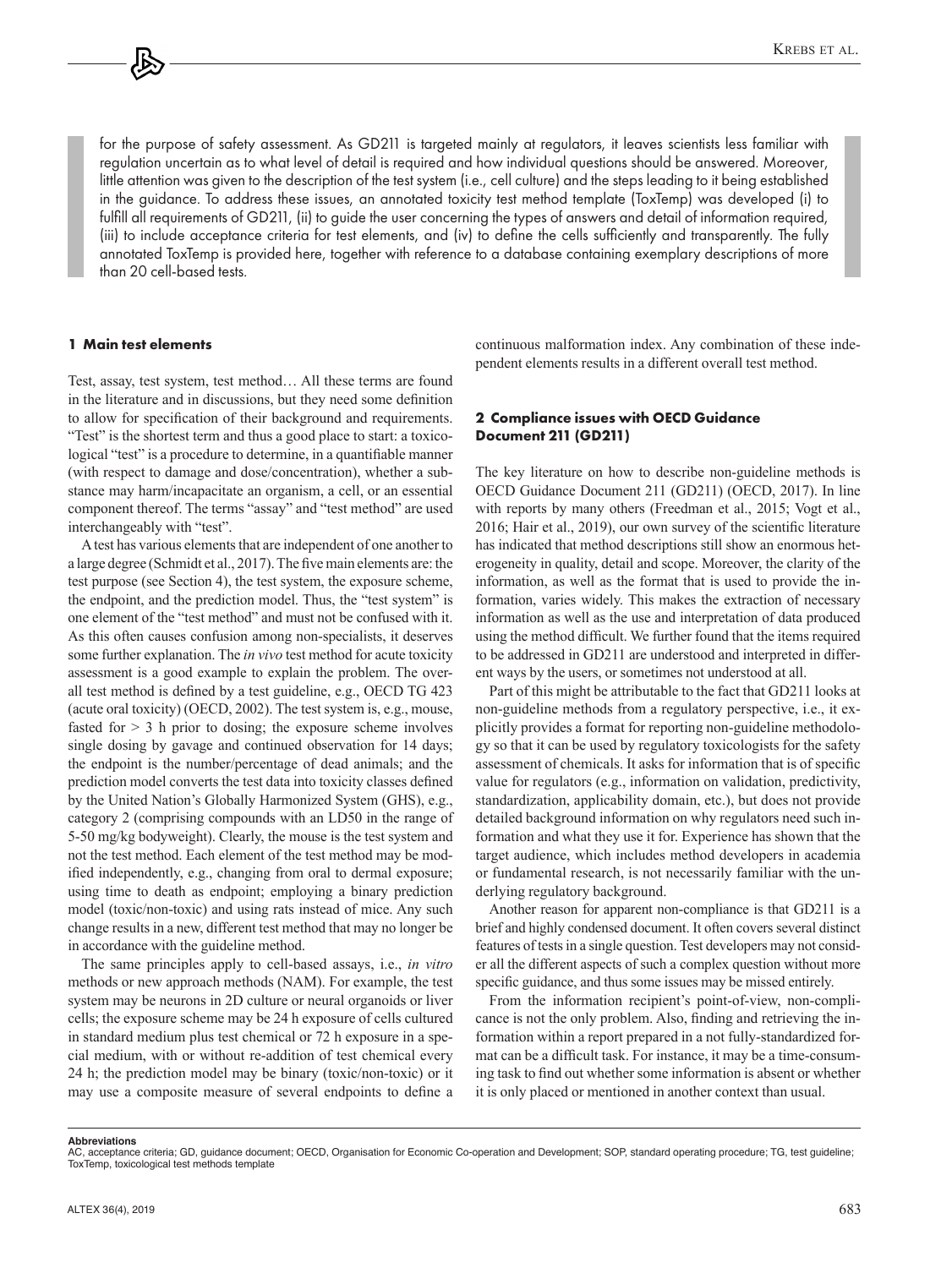# **3 Annotations and guiding questions for a test method template**

The problems that test developers face when trying to comply with the questions raised in GD211 may best be illustrated using an analogy from an entirely different field. Let us assume that a police recruit is asked in a questionnaire to "indicate body measures". Some would answer by giving only their height and weight. Others may include their shoe size and special measures for jackets and trousers. Few would give their head circumference (required for the uniform hat) and/or their glove size. Possibly even fewer would think to provide information on their sight, i.e., data essential for ordering sunglasses (e.g., whether they are myopic, distance between the eyes, etc.).

In the course of the European research project EU-ToxRisk (Daneshian et al., 2016), compliance of project case study results with GD211 became an important issue. While trying to implement high-quality assay documentation within the project, we realized that hardly any of the senior scientists and none of the junior faculty fully understood the requirements of GD211.

How are situations as exemplified above (police recruit or EU-ToxRisk examples) best avoided? How can it be ensured that all required information (i) is reported, (ii) is presented in a structured way so that the recipients can verify its completeness, and (iii) can be found easily? Two major strategies towards this goal are (a) to sub-divide complex questions into sets of more simple questions, each dealing with a single, defined issue, and (b) to explain the questions by adding additional notes, comments and guiding questions. These measures help to structure the answer and ensure that all relevant aspects are considered.

Such guidance is provided by the test method template (Tox-Temp) shown in a compact version as Box 1 and provided as a printable version including additional notes and examples in the supplementary file<sup>1</sup>. Tab. 1 gives a synoptic overview of all items/ questions of GD211 and of the respective counterparts in the Tox-Temp (see also the supplementary file<sup>1</sup> for the detailed comparison). Moreover, an online methods database, based on the Tox-Temp, is under construction<sup>2</sup>. Using Tab. 1 should enable anyone accustomed to the structure of GD211 to retrieve all relevant test method information from the database.

# **4 Understanding the test purpose**

Any test (toxicological or not) is developed to probe a test hypothesis (e.g., whether a substance is toxic or not). The test design will always reflect that purpose and test parameters will ideally be optimized in order to achieve maximum certainty about whether the hypothesis should be accepted or rejected.

It is a basic scientific principle that test results should – within limits – only be used for the purpose they were designed for. This is not trivial for *in vitro* or new approach methods (NAM) developed for regulatory purposes. In this domain, the element "test purpose" plays a special role: Beyond the primary test purpose (e.g., determination of cytotoxicity), the results of a test may also be used for a secondary, regulatory purpose (regulation), and even a tertiary purpose (e.g., modelling a potential hazard in the population). Consider, e.g., *in vitro* tests used to predict Globally Harmonized System (GHS) classifications (e.g., moderate or strong skin sensitizer or eye irritant) (secondary purpose), which in turn are used to model the potential chemical hazard to which workers or the general population may be exposed (tertiary purpose).

Test developers might not be familiar with the limitations and requirements demanded of their test when it is to be used for secondary (or tertiary) purposes, and this may in the end lead to misinterpretation of results obtained from a test method used for purposes that it was not originally designed for. The problem is further complicated by the fact that an apparently simple regulatory statement (e.g., "The substance is a skin sensitizer.") in reality represents the outcome of a highly complex decision system based on a regulatory framework that has evolved over several decades, with paradigms and implicit assumptions that are often not obvious to the outsider.

To avoid such problems, communication between developers and regulatory recipients needs to be as transparent, comprehensive and precise as possible. Description of a test method, especially of the test purpose, in a way that allows such communication is essential to achieve this.

# **5 Distinctions between a test method description and the overall testing process**

Reproducible toxicological research necessitates the comprehensive description of the testing process. Good information on this can be found in the series of guidance on Good Laboratory Practice (GLP) (e.g., OECD, 2005) or in the OECD Guidance Document on Good *In Vitro* Methods Practice (GIVIMP) (OECD, 2018). Several helpful tools are available, e.g., from the Science in Risk Assessment and Policy (SciRAP3) web resource, the DB-ALM methods summary (adapted from GD211), the EURL-ECVAM test submission template (used for structuring information for test validation), or the ALTEX BenchMarks series (Kisitu et al., 2019; Krebs et al., 2018).

Several earlier EU-funded projects devoted considerable resources to harmonize test method descriptions (Kinsner-Ovaskainen et al., 2009; Rovida et al., 2014), and similar activities are taking place in the USA (Flood et al., 2017). The overall reporting of *in vitro* experiments (data and methods) has been addressed by an NC3Rs initiative (RIVER) (Prior et al., 2019), large stakeholder workshops organized by CAAT-Europe (Hartung et al., 2019), and on the regulatory level (OECD harmonized templates for data reporting (OHT); OHT 201- Intermediate effects<sup>4</sup> is especially relevant).

<sup>1</sup> [doi:10.14573/altex.1909271s](https://doi.org/10.14573/altex.1909271s)

<sup>2</sup> <https://eu-toxrisk.douglasconnect.com/public/>

<sup>3</sup> <http://scirap.org/Page/Index/aa44f63a-ce5d-4f26-bac3-346c27b34eb0/reporting-checklist>

<sup>4</sup> <http://www.oecd.org/ehs/templates/harmonised-templates-intermediate-effects.htm>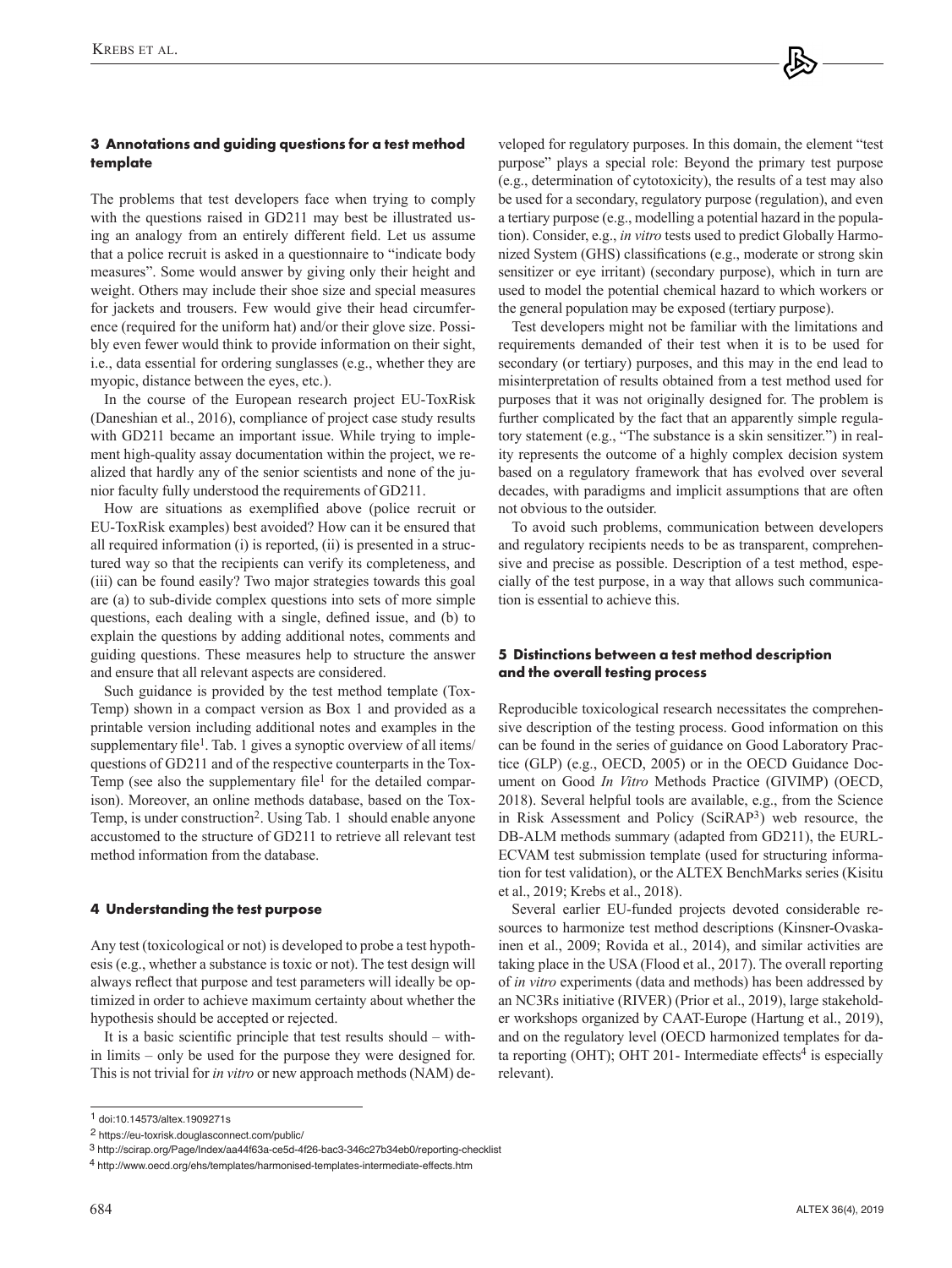#### **Box. 1: Documentation of a test method and its readiness status, guided by a test method questionnaire**

A print version of the complete test method questionnaire including notes and examples can be found in the supplementary file1.

#### **1. Overview**

#### **1.1 Descriptive full-text title**

*Provide a descriptive title using normal language without technical terms or acronyms.*

#### **1.2 Abstract**

*Please describe in no more than 200 words the following:*

*Which toxicological target (organ, tissue, physiological/biochemical function, etc.) is modelled? (8.1)*

*Which test system and readout(s) are used? (4.1; 5.2)*

*Which biological process(es) (e.g. neurite outgrowth, differentiation) and/or toxicological events (e.g. oxidative stress, cell death) are*  modelled/reflected by your test method? (8.1)

*To which (human) adverse outcome(s) is your test method related or could be related? (8.1; 9.2; 9.3)*

*Which hazard(s) do(es) your test method (potentially) predict? (8.1; 8.6)*

*Does the test method capture an endpoint of current regulatory studies? (9.5)*

*If the method has undergone some form of validation/evaluation, give its status. (9.4)*

#### **2. General information**

# **2.1 Name of test method**

*Provide the original/published name, as well as the potential tradename.*

#### **2.2 Version number and date of deposition**

Provide the original deposition date of first version and date of current version.

#### **2.3 Summary of introduced changes in comparison to previous version(s)**

*This only applies to updated versions. If this is the original version, state "original version".* 

#### **2.4 Assigned data base name**

Normal text names often do not uniquely define the method. Therefore, each method should be assigned a clearly and uniquely defined *data base name.*

*These are some example data base names generated in the EU-ToxRisk project:* 

*UKN1a\_DART\_NPC\_Diff\_6D\_02*

*UKN1b\_DART\_NPC\_Diff\_4D\_01*

*UKN2a\_DART\_NC\_Migr\_24h\_04*

*The name is assembled (in more generic terms) from the following elements:*

*Axa\_B\_C\_D\_E*

Axa: mandatory part of the identifier allowing unambiguous identification

*A: Abbreviation/acronym of the partner depositing the assay*

x: Consecutive number (referring to the partner's assay number)

a: Sub-specifier (for variants, i.e. very similar assays but e.g. different readout or medium); not mandatory, but 'Axa' must be specific *(i.e. clearly identifying) for each assay variant.*

*B: Indication of the main intended use (max. 5 letters), e.g. DART, Neuro, Liver, Lung, Renal, Redox, Stress...*

C: Specifier of test system, e.g. cell type such as NPC (neural precursor cells), NC (neural crest), Hep (liver cells), REN (kidney cells), *PUL (lung cells) (max. 4 letters)*

D: Identification of test endpoint, e.g. Diff\_6D = Differentiation for 6 days; exp\_24 h = exposure for 24 hours; RNA\_6h = transcriptome *after 6 hours (use max. 15 signs altogether; if desired in 2-3 blocks), name (and acronym) of the project partner home organisation. E: version number.*

#### **2.5 Name and acronym of the test depositor**

Include affiliation.

#### **2.6 Name and email of contact person**

*Provide the details of the principal contact person.* 

# **2.7 Name of further persons involved**

*For example, the principal investigator (PI) of the lab, the person who conducted the experiments, etc.*

#### **2.8 Reference to additional files of relevance**

Supply number of supporting files. Describe supporting files (e.g. metadata files, instrument settings, calculation template, raw data file, etc.).

# **3. Description of general features of the test system source**

#### **3.1 Supply of source cells**

Describe briefly whether the cells are from a commercial supplier, continuously generated by cell culture, or obtained by isolation from *human/animal tissue (or other).*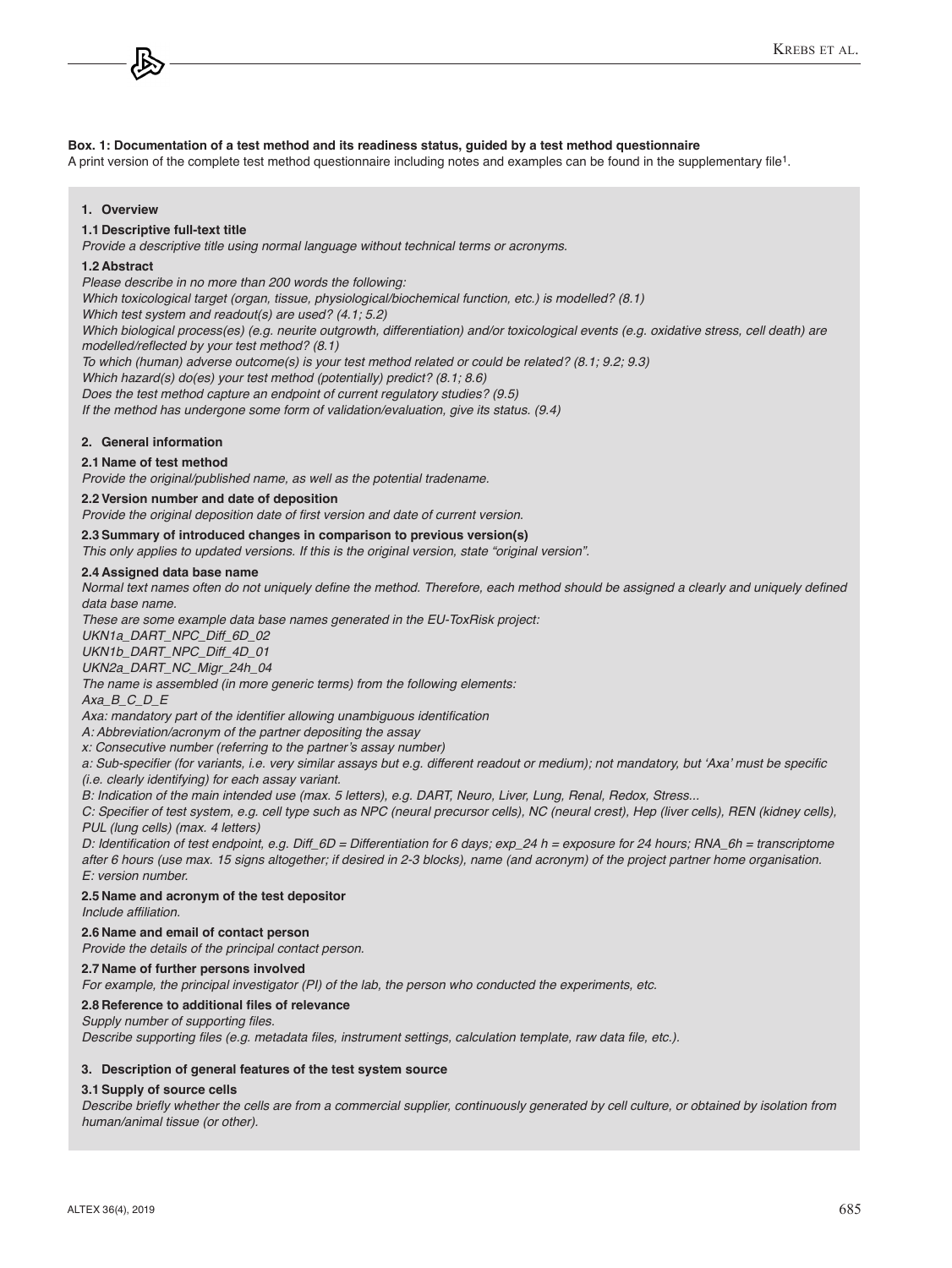#### **3.2 Overview of cell source component(s)**

*Give a brief overview of your biological source system, i.e. the source or starting cells that you use. Which cell type(s) are used or obtained (e.g. monoculture/co-culture, differentiation state, 2D/3D, etc.)?*  If relevant, give human donor specifications (e.g. sex, age, pool of 10 donors, from healthy tissue, etc.).

# **3.3 Characterization and definition of source cells**

List quantitative and semi-quantitative features that define your cell source/starting cell population. For test methods that are based on differentiation, describe your initial cells, e.g. iPSC, proliferating SH-SY5Y; the differentiated cells are described in section 4.

Define cell identity, e.g. by STR signature (where available), karyotype information, sex (where available and relevant), ATCC number, *passage number, source (supplier), sub-line (where relevant), source of primary material, purity of the cells, etc.*

Describe defining biological features you have measured or that are FIRMLY established (use simple listing, limit to max. 0.5 pages), e.g. the cells express specific marker genes, have specific surface antigens, lack certain markers, have or lack a relevant metabolic or *transporting capacity, have a doubling time of x hours, etc.* 

*Transgenic cell lines have particular requirements concerning the characterization of the genetic manipulation (type of transgene, type of vector, integration/deletion site(s), stability, etc.).*

*Organoids and microphysiological systems (MPS) may need some special/additional considerations as detailed in Pamies et al. (2018) and Marx et al. (2016), e.g. ratio of cell types used, percent of normal cells in tumor spheroids created from resected tissue; derivation of cells for re-aggregating brain cultures.*

#### **3.4 Acceptance criteria for source cell population**

*Describe the acceptance criteria (AC) for your initial cells (i.e. the quality criteria for your proliferating cell line, tissue for isolation,*  organism, etc.). Which specifications do you consider to describe the material, which quality control criteria have to be fulfilled (e.g. *pathogen-free)? Which functional parameters (e.g. certain biological responses to reference substances) are important?*  For iPSC maintenance: How do you control pluripotency? How stable are your cells over several passages? Which passage(s) are *valid?*

*For primary cells: Show stability and identity of supply; demonstrate stability of function (e.g. xenobiotic metabolism).*  Quantitative definitions for AC should be given based on this defining information. Exclusion criteria (features to be absent) are also *important.* 

As in 3.3., special/additional requirements apply to genetically-modified cells and microphysiological systems.

#### **3.5 Variability and troubleshooting of source cells**

*Name known causes of variability of the initial cells/source cells.*

*Indicate critical consumables or batch effects (e.g. relevance of the plate format and supplier, batch effects of fetal calf serum (FCS) or serum replacement, critical additives like type of trypsin, apo-transferrin vs. holo-transferrin, etc.).*

Indicate critical handling steps and influencing factors (e.g. special care needed in pipetting, steps that need to be performed quickly, *cell density, washing procedures, etc.).*

As in 3.3., special/additional requirements apply to genetically-modified cells and microphysiological systems, e.g. dependence on matrix chemistry and geometry, dependence on microfluidics system, consideration of surface cells vs core cells, etc. *Give recommendations to increase/ensure reproducibility and performance.*

#### **3.6 Differentiation towards the final test system**

*Describe the principles of the selected differentiation protocol, including a scheme and graphical overview, indicating all phases, media, substrates, manipulation steps (medium change/re-plating, medium additives, etc.). Special/additional requirements apply to microphysiological systems and organoids: e.g. cell printing, self-aggregation/self-organisation process, interaction with the matrix, geometrical characterization (size/shape), etc.*

#### **3.7 Reference/link to maintenance culture protocol**

*Provide the SOP of the general maintenance procedure as a database link. This should also include the following information:* How are the cells maintained outside the experiment (basic cell propagation)?

How pure is the cell population (average, e.g. 95% of iPSC cells Oct4-positive)?

*What are the quality control measures and acceptance criteria for each cell batch?*

*Which number(s) passage(s) can be used in the test?*

*Is Good Cell Culture Practice (GCCP) and/or Good* In Vitro *Method Practice (GIVIMP) followed?*

How long can same cell batches be used?

How are frozen stocks and cell banks prepared?

*For primary cells: how are they obtained in general and what are they characterized for (and what are inclusion and exclusion criteria).* 

#### **4. Definition of the test system as used in the method**

#### **4.1 Principles of the culture protocol**

*Describe the test system as it is used in the test.* 

*If the generation of the test system involves differentiation steps or complex technical manipulation (e.g. formation of microtissues), this is described in 3.6.*

*Give details on the general features/principles of the culture protocol (collagen embedding, 3D structuring, addition of mitotic inhibitors, addition of particular hormones/growth factors, etc.) of the cells that are used for the test.* 

*What is the percentage of contaminating cells; in co-cultures what is the percentage of each subpopulation?*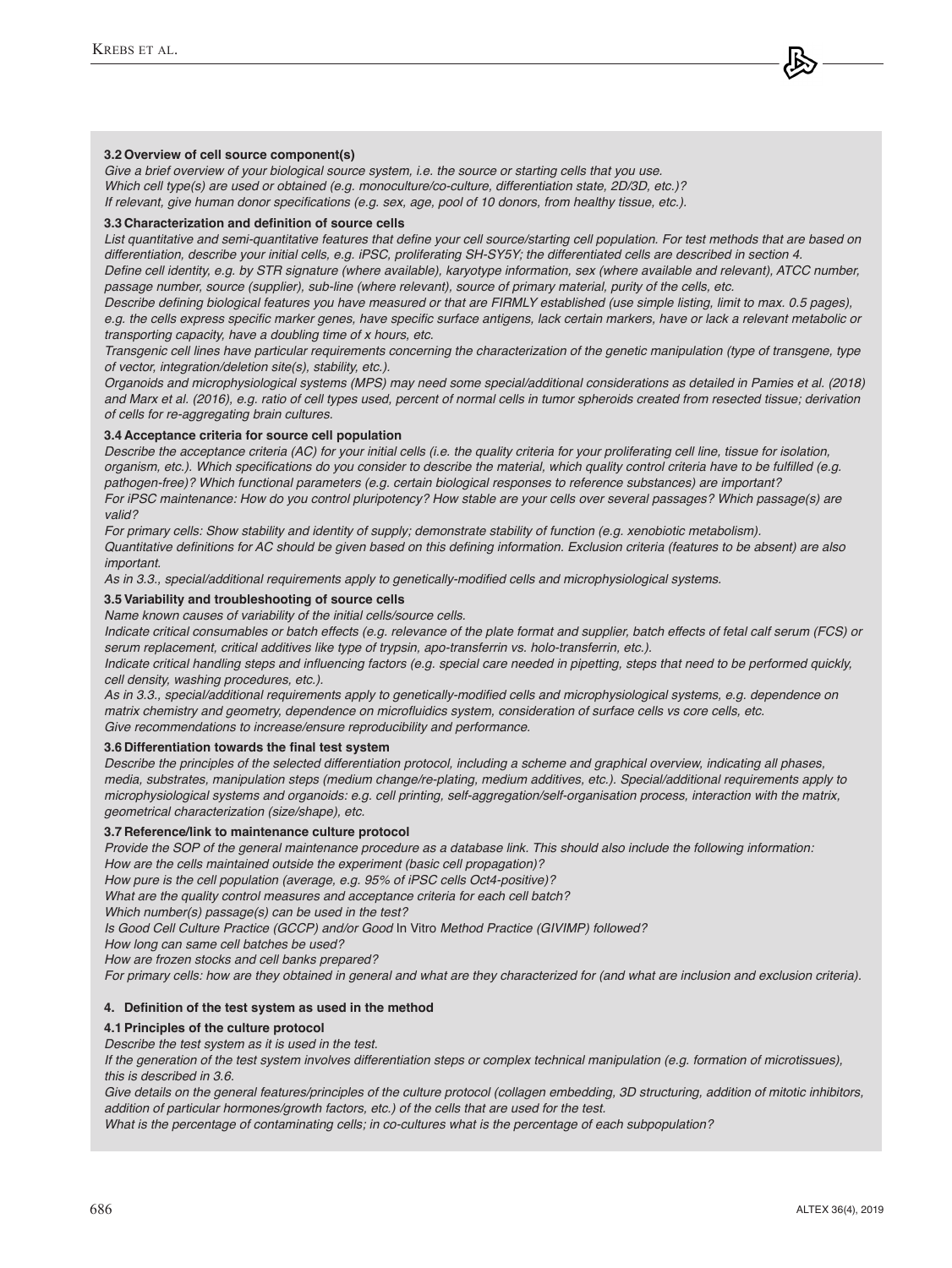Are there subpopulations that are generally more sensitive to cytotoxicity than others, and could this influence viability measures? Is it known whether specific chemicals/chemical classes show differential cytotoxicity for the cell sub-populations used?

#### **4.2 Acceptance criteria for assessing the test system at its start**

*What are the endpoint(s) that you use to control that your culture(s) is/are as expected at the start of toxicity testing (e.g. gene expression, staining, morphology, responses to reference chemicals, etc.)?* 

*Describe the acceptance criteria for your test system, i.e. the quality criteria for your cells/tissues/organoids: Which endpoints do you consider to describe the cells or other source material, which parameters are important?* 

*Describe the (analytical) methods that you use to evaluate your culture (PCR, ATP measurement) and to measure the acceptance criteria (AC).* 

*Which values (e.g. degree of differentiation or cell density) need to be reached/should not be reached?*

Historical controls: How does your test system perform with regard to the acceptance criteria, e.g. when differentiation is *performed 10 times, what is the average and variation of the values for the acceptance criteria parameters)? Indicate actions if the AC are not met.* 

Examples: cell are > 90% viable, or > 98% of cells express marker x (e.g. AP-2), or > 80% of the cells attach, etc.

#### **4.3 Acceptance criteria for the test system at the end of compound exposure**

*Describe the acceptance criteria for your test system, i.e. the quality criteria for your cells/tissues/organoids: Which endpoints do you consider to describe the cells or other source material, which parameters are important?* 

*Which values (e.g. degree of differentiation or cell density) need to be reached/should not be reached?*

Historical controls: How does your test system perform with regard to the acceptance criteria, e.g. when differentiation is performed *10 times, what is the average and variation of the values for the acceptance criteria parameters)? Indicate actions if the AC are not met.* 

*Examples: Usual neurite length is 50 ±15 µm; experiments with average neurite length below 25 µm in the negative controls (NC) are discarded. Usual nestin induction is 200 ±40 fold, experiments with inductions below 80-fold for NC are discarded.* 

#### **4.4 Variability of the test system and troubleshooting**

Give known causes of variability for final test system state.

*Indicate critical consumables or batch effects (e.g. plate format and supplier, batch effects of FCS or serum replacement, additives).* Indicate critical handling steps, and/or influencing factors identified (e.g. special care needed in pipetting, steps that need to be *performed quickly, cell density).*

*Indicate positive and negative controls and their expected values, and accepted deviation within and between the test repeats. Give recommendations to increase/ensure reproducibility and performance.*

#### **4.5 Metabolic capacity of the test system**

What is known about endogenous metabolic capacity (CYP system (phase I); relevant conjugation reactions (phase II))? *What is known about other pathways relevant to xenobiotic metabolism?* What specific information is there on transporter activity?

**4.6 Omics characterization of the test system**

*Are there transcriptomics data or other omics data available that describe the test system (characterization of cells without compounds)?*  Briefly list and describe such data.

*Indicate the type of data available (e.g. RNASeq or proteomics data).* 

Refer to data file, data base or publication.

#### **4.7 Features of the test system that reflect the** *in vivo* **tissue**

*Give information on where the test system differs from the mimicked human tissue and which gaps of analogy need to be considered.*

#### **4.8 Commercial and intellectual property rights aspects of cells**

*Are there elements of the test system that are protected by patents or any other means?*

#### **4.9 Reference/link to the culture protocol**

*Fill only if section 3 has not been answered.* 

*Provide the SOP for the general maintenance procedure as a database link. This should also include the following information:* How are the cells maintained outside the experiment (basic cell propagation)?

How pure is the cell population (average, e.g. 95% of iPSC cells Oct4-positive)?

*What are the quality control measures and acceptance criteria for each cell batch?*

*Which number(s) passage(s) can be used in the test?*

*Is Good Cell Culture Practice (GCCP) and/or Good* In Vitro *Method Practice (GIVIMP) followed?*

How long can same cell batches be used?

How are freezing stocks and cell banks prepared?

For primary cells: How are they obtained in general and what are they characterized for (and what are inclusion and exclusion criteria).

#### **5. Test method exposure scheme and endpoints**

#### **5.1 Exposure scheme for toxicity testing**

*Provide an exposure scheme (graphically, show timelines, addition of medium supplements and compounds, sampling, etc.), within*  the context of the overall cell culture scheme (e.g. freshly re-plated cells or confluent cells at start, certain coatings, etc.).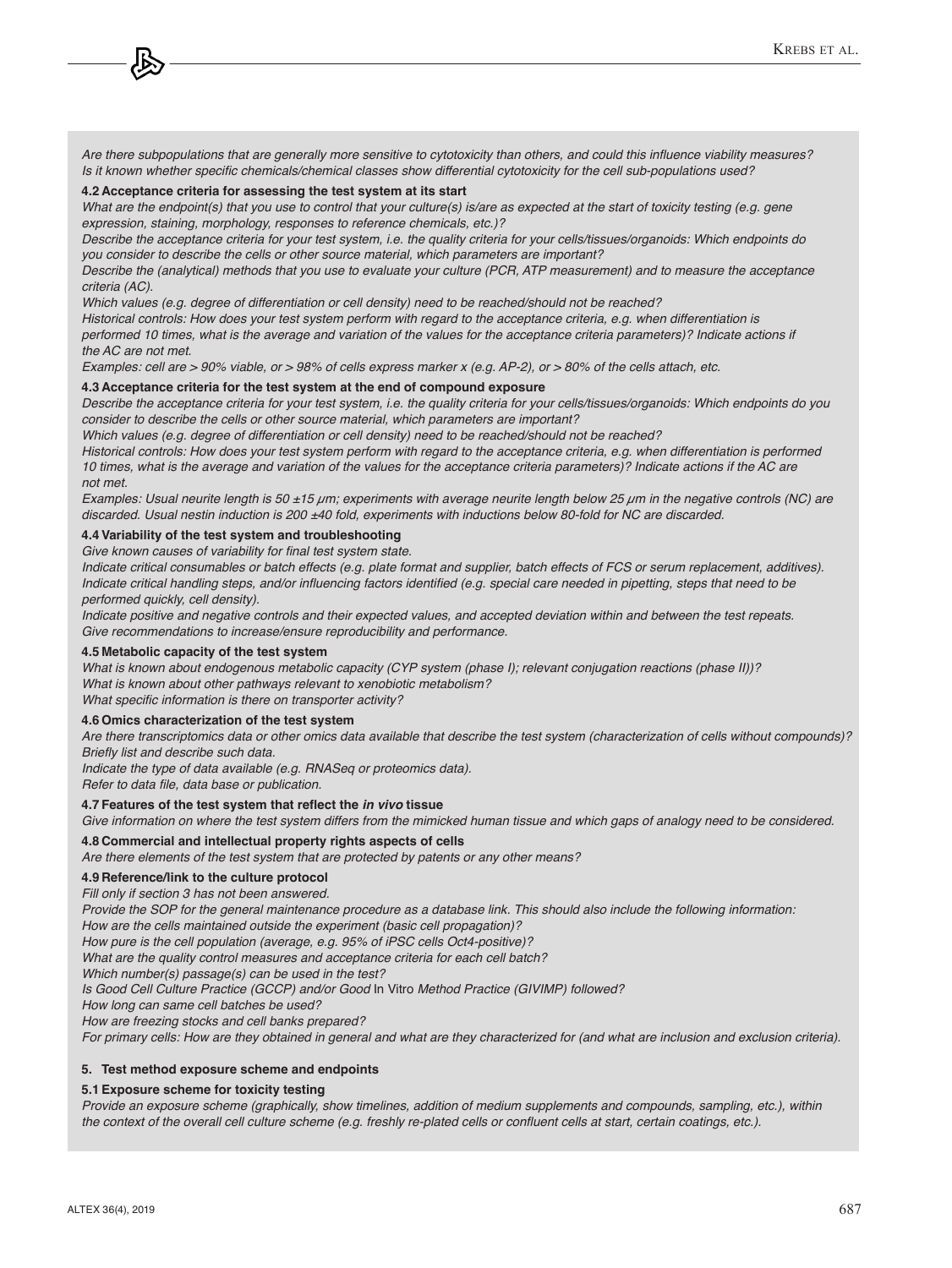*Include medium changes, cell re-plating, whether compounds are re-added in cases of medium change, critical medium supplements, etc.*

#### **5.2 Endpoint(s) of the test method**

Define the specific endpoint(s) of the test system that you use for toxicity testing (e.g. cytotoxicity, cell migration, etc.). *Indicate whether cytotoxicity is the primary endpoint.*

*What are secondary/further endpoints?*

*Also describe here potential reference/normalization endpoints (e.g. cytotoxicity, protein content, housekeeping gene expression) that are used for normalization of the primary endpoint.* 

#### **5.3 Overview of analytical method(s) to assess test endpoint(s)**

Define and describe the principle(s) of the analytical methods used. Provide here a general overview of the method's key steps (e.g. cells are fixed or not, homogenized sample or not, etc.), sufficient for reviewers/regulators to understand what was done, but not in all *detail for direct repetition.*

*If you have two or more endpoints (e.g. viability and neurite outgrowth), do you measure both in the same well, under same conditions in parallel, or independently of each other?*

For imaging endpoints: Explain in general how quantification algorithm or how semi-quantitative estimates are obtained and how many *cells are imaged (roughly).* 

# **5.4 Technical details (of e.g. endpoint measurements)**

*Provide information on machine settings, analytical standards, data processing and normalization procedures.* 

*For imaging endpoints: provide detailed algorithm.*

*This information should also be covered in an SOP, preferably in DB-ALM format (see link in 6.6).* 

# **5.5 Endpoint-specific controls/mechanistic control compounds (MCC)**

*MCC are chemicals/manipulations that show biologically plausible changes of the endpoint. List such controls (up to 10), indicate why*  you consider them as MCC, and describe expected data on such controls. Highlight the compounds to be used for testing day-to-day *test performance, i.e. for setting acceptance criteria (AC).*

*If available, indicate MCC that each increase or decrease the activity of the relevant pathway. Do pathway inhibitions or activations correlate with the test method response?*

# **5.6 Positive controls**

*What chemicals/manipulations are used as positive controls? Describe the expected data on such controls (signal and its uncertainty)?* How good are in vivo *reference data on the positive controls? Are* in vivo *relevant threshold concentrations known?*

#### **5.7 Negative and unspecific controls**

*What chemicals/manipulations are used as negative controls? Describe the expected data on such controls (signal and its uncertainty)?*  (Such data define the background noise of the test method)

*What is the rationale for the concentration setting of negative controls?*

Do you use unspecific controls? If yes, indicate the compounds and the respective rationale for their use and the concentration *selection.*

#### **5.8 Features relevant for cytotoxicity testing**

*Does the test system have a particular apoptosis sensitivity or resistance?*

*Is cytotoxicity hard to capture for minor cellular subpopulations?*

In multicellular systems, which cell population is the most sensitive? Are specific markers known for each cell population?

*Are there issues with distinguishing slowed proliferation from cell death?* 

*For repeated/prolonged dosing: Is early death and compensatory growth considered?*

*For very short-term endpoints (e.g. electrophysiology measured 30 min after toxicant exposure): Is a delayed measure of cytotoxicity provided?*

#### **5.9 Acceptance criteria for the test method**

*Which rule do you apply to test whether a test run is within the normal performance frame?* How do you document this decision?

*Indicate actions if the AC are not met.*

# **5.10 Throughput estimate**

*Indicate "real data points per month" (not per week/per quarter, etc.): count three working weeks per month. Each concentration is a data point. Necessary controls that are required for calibration and for acceptability criteria are NOT counted as data points. All technical replicates of one condition are counted as one single data point (see notes for explanation) Indicate possibility/extent of repeated measures (over time) from same dish.*

*Explain your estimate.*

#### **6. Handling details of the test method**

#### **6.1 Preparation/addition of test compounds**

Give an overview of the range of volumes, particular lab ware/instruments for dispensing, temperature/lighting considerations, particular *media/buffers for dilution, decision rules for the solvent, tests of solubility as stocks and in culture medium, etc.*  How are compound stocks prepared (fold concentration, verification, storage, etc.)?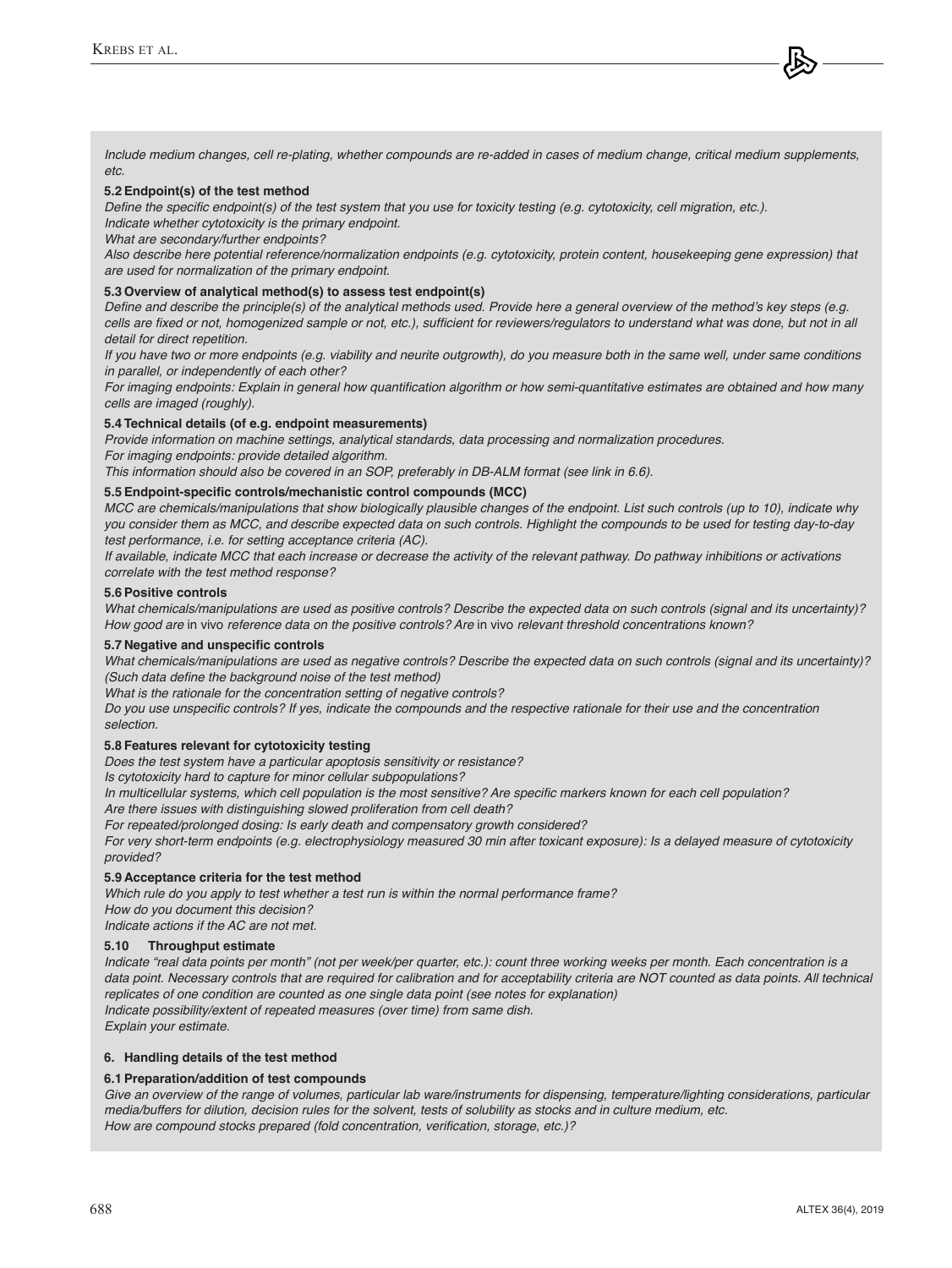How are dilutions prepared? What solvent is used? Is filtering used to obtain sterility?

How does the final addition to the test system take place?

Give details of addition of test compounds to test systems (e.g. in which compartment of compartmentalized cultures, in which volume, *before after or during medium change, etc.).*

#### **6.2 Day-to-day documentation of test execution**

How are day-to-day procedures documented (type of 'lab book' organisation, templates)? Define lab-specific procedures used for each practical experiment on how to calculate test compound concentrations (and to document

*this).* How are plate maps defined and reported?

*Detailed information should also be covered in an SOP, preferably in DB-ALM format (see link in 6.6).* 

#### **6.3 Practical phase of test compound exposure**

How is the time plan of pipetting established, followed, and documented?

How is adherence to plate maps during pipetting documented?

*What are the routine procedures to document intermediate steps with potential errors, mistakes and uncertainties?*

How are errors documented (e.g. pipetting twice in one well)?

How are the plate wells used sequentially – following which pattern?

*Detailed information should also be included in an SOP, preferably in DB-ALM format (see link in 6.6).* 

#### **6.4 Concentration settings**

How is the concentration range of test compounds defined (e.g. only single concentrations, always 1:10 serial dilutions or variable dilution factors, ten different concentrations, etc.)? Is there a rule for defining starting dilutions?

For functional endpoints that may not provide full concentration-response, how is the test concentration defined? E.g. EC*10 of viability data are usually tested for gene expression endpoints.*

*Detailed information should also be included in an SOP, preferably in DB-ALM format (see link in 6.6).* 

#### **6.5 Uncertainties and troubleshooting**

*What types of compounds are problematic, e.g. interference with analytical endpoint, low solubility, precipitation of medium components, etc.?*

What experimental variables are hard to control (e.g. because they are fluorescent)?

*What are critical handling steps during the execution of the assay?*

*Robustness issues, e.g. known variations of test performance due to operator training, season, use of certain consumable or unknown causes, etc.*

*Describe known pitfalls (or potential operator mistakes).*

# **6.6 Detailed protocol (SOP)**

*Ideally the SOP follows the DB-ALM or a comparable format:*

*<https://ecvam-dbalm.jrc.ec.europa.eu/home/contribute>*

Refer to additional file(s) (containing information covered in sections 3 and 4), containing all details and explanations.

Has the SOP been deposited in an accessible data base?

Has the SOP been reviewed externally and if yes, how?

#### **6.7 Special instrumentation**

*Does the method require specialized instrumentation that is not found in standard laboratories? Is there a need for custom-made instrumentation or material?* 

*Is there a need for equipment that is not commercially available (anymore)?*

#### **6.8 Possible variations**

Describe possible variations, modifications and extensions of the test method:

*a) other endpoints,* 

*b) other analytical methods for same endpoint,* 

*c) other exposure schemes (e.g. repeated exposure, prolonged exposure, etc.),*

d) experimental variations (e.g. use of a specific medium, presence of an inhibitor or substrate that affects test outcome, etc.)

#### **6.9 Cross-reference to related test methods**

*Indicate the names (and database names) of related tests and give a short description (including a brief comment on differences to the present method).* 

*If the test method has been used for high throughput transcriptomics or deep sequencing as alternative endpoint, this should be indicated.*

#### **7. Data management**

#### **7.1 Raw data format**

#### *What is the data format?*

Raw data: give general explanation. Upload an exemplary file of raw data (e.g. Excel file as exported out of plate reader). Provide an example of processed data at a level suitable for general display and comparison of conditions and across experiments and *methods.*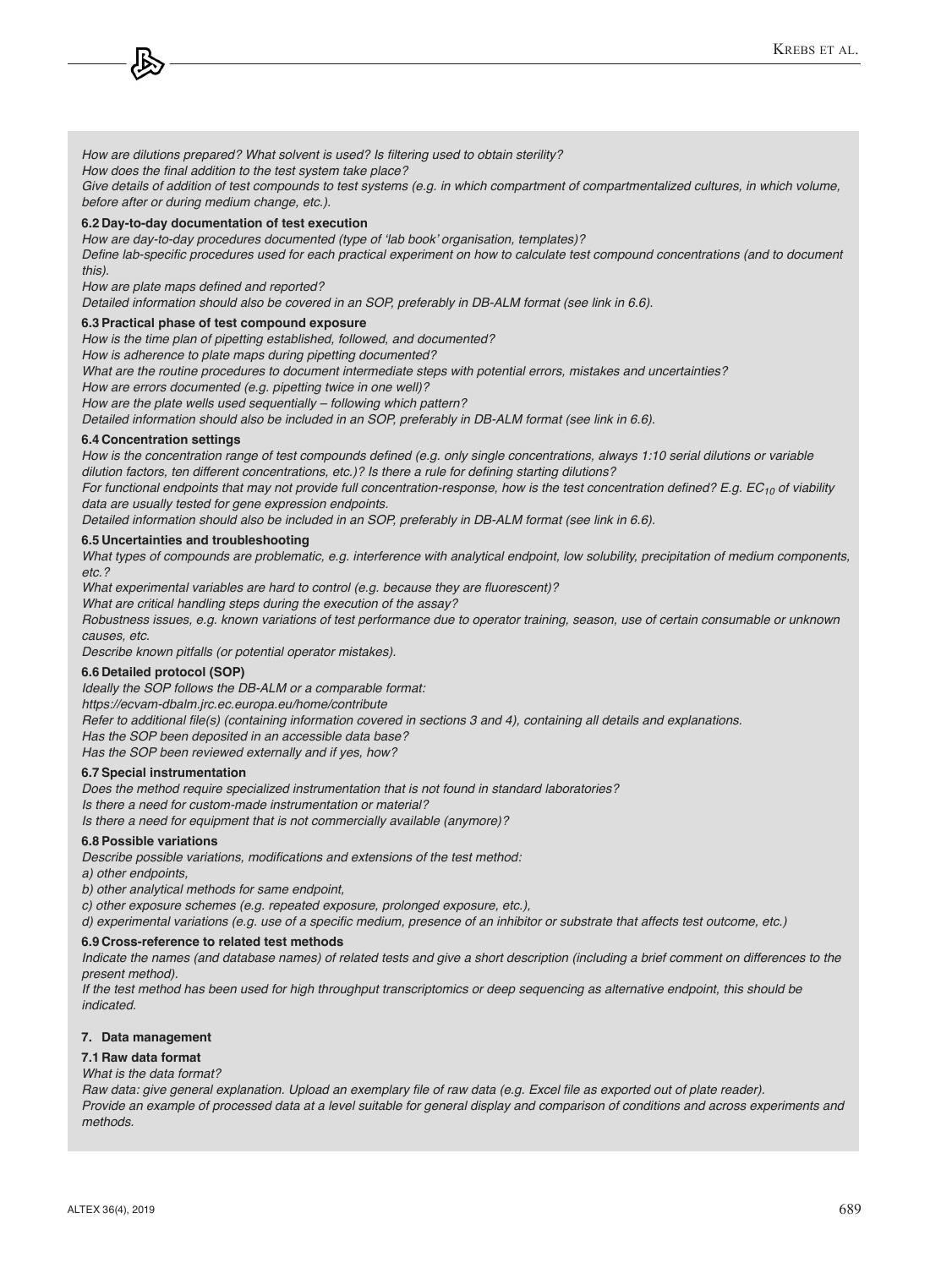If the file format is not proprietary or binary, include a template. This will help other users to provide their data in a similar way to the *general data infrastructure.* 

Example as used in EU-ToxRisk: Excel sheet with columns specifying line number, assay name, date of experiment, identifier for *reference to partner lab book, compound, concentration (in: -log[M]), line number of corresponding control, number of replicates, endpoints, data of endpoint(s), etc.*

#### **7.2 Outliers**

How are outliers defined and handled? How are they documented? *Provide the general frequency of outliers.*

#### **7.3 Raw data processing to summary data**

How are raw data processed to obtain summary data (e.g. EC*50, BMC15, ratios, PoD, etc.) in your lab? Describe all processing steps from background correction (e.g. measurement of medium control) to normalization steps (e.g. if you relate treated samples to untreated controls).*

#### **7.4 Curve fitting**

How are data normally handled to obtain the overall test result (e.g. concentration response fitting using model X, determination of EC*50* by method Y, use of EC*50* as final data)?

How do you model your concentration response curve (e.g. LL.4 parameter fit) and which software do you use (e.g. GraphPad Prism, *R, etc.)?*

Do you usually calculate an uncertainty measure of your summary data (e.g. a 95% confidence interval for the BMC or a BMCL), and *with which software?*

*Can you give uncertainty for non-cytotoxicity or no-effect?* 

How do you handle non-monotonic curve shapes or other curve features that are hard to describe with the usual mathematical fit *model?*

#### **7.5 Internal data storage**

How and how long are raw and other related data stored? *What backup procedures are used (how frequently)?*  How are data versions identified?

#### **7.6 Metadata**

How are metadata documented and stored (lab book, Excel files, left in machine, etc.)? How are they linked to raw data? *What metadata are stored/should be stored?*

#### **7.7 Metadata file format**

Give example of the metadata file (if available). If metadata or data format (see 7.1) are pre-defined in the project, state here "as pre-defined in project xxx" (e.g. EU-ToxRisk).

#### **8. Prediction model and toxicological application**

#### **8.1 Scientific principle, test purpose and relevance**

What is the scientific rationale to link test method data to a relevant in vivo *adverse outcome? Which toxicological target (organ, tissue, physiological/biochemical function, etc.) is modelled?* Which biological process(es) (e.g. neurite outgrowth, differentiation) are modelled/reflected by your test method? Which toxicological events (e.g. oxidative stress, cell death) are modelled/reflected by your test method? *To which (human) adverse outcome(s) is your test method related? Which hazard(s) do(es) your test method (potentially) predict?*

#### **8.2 Prediction model**

*Provide the statistics of your benchmark response (threshold and variance):*

*(i) For dichotomized data, provide your prediction model. When do you consider the result as toxic or not toxic?* 

(ii) For pseudo-dichotomized outcomes (two classes with borderline class in between): define borderline range.

(iii) For multi-class or continuous outcomes: provide definitions and rationale.

*What is the rationale for your threshold? This can be on a mathematical (e.g. 3-fold standard deviation) or a biological basis (e.g. below*  80% viability).

Is there a toxicological rationale for the threshold settings and definitions of your prediction model?

*What are the limitations of your prediction model?*

What is a 'hit' if the test is used in screening mode (= hit definition, if different from above)?

#### **8.3 Prediction model setup**

How was the prediction model set up (using which test set of chemicals to train the model; using probing with what kind of classifiers/ *statistical approaches)?*

Has the prediction model been tested (what was the test set of chemicals)? List chemicals or give n, if n > 50. *Is the process documented (publication)?*

*Does the prediction model (PM) apply to changes to both sides of controls (up/down)? If the PM is one-sided (e.g. toxicants leading*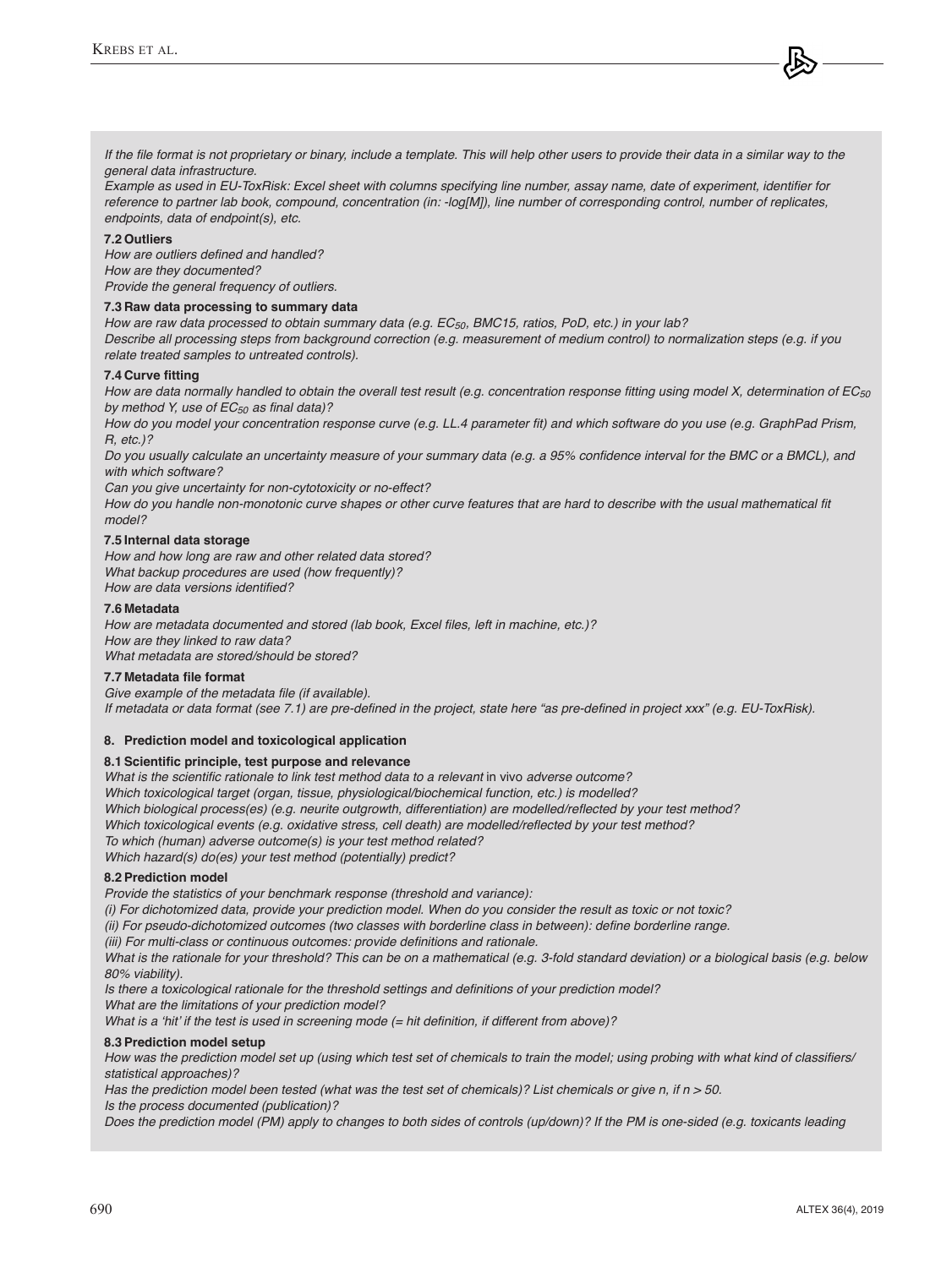*to a decrease vs. control), how are data in the opposite direction handled and interpreted? If the PM is two-sided, do different rules, characteristics and interpretations apply to the two sides (e.g. is a decrease in viability or an increase in viability both interpreted as an effect/toxicity; are thresholds and performance characteristics to both sides the same?).*

#### **8.4 Test performance**

*Indicate here basic performance parameters or, if possible, preliminary estimates (label as such): Baseline variation (noise) within assays AND between assays.* 

What is the signal/noise ratio (signal  $=$  standard positive control)?

*Is the z-factor determined?*

Give the specificity of the test method. How is it determined?

Give the sensitivity of the test method. How is it determined?

Give measures of the uncertainty of your test method. How are they determined?

*What is the detection limit (required change of endpoint to become measurable)?*

If available, give limit of detection (LOD) and limit of quantification (LOQ).

*What are inter-operator variations?*

Are there data of 'historical controls' over a longer time period?

#### **8.5** *In vitro* **–** *in vivo* **extrapolation (IVIVE)**

*Describe parameters important for the determination of free compound concentrations in the medium.*

*Indicate the lipid and protein content of the medium and the cells.* 

*Indicate the volume of the cells.*

*Indicate volume (medium volume) and surface area of culture dish.*

*Is there information/literature on IVIVE strategies/data in the test?*

Has the test been used earlier for IVIVE?

*Are there special considerations that are relevant for IVIVE (e.g. potential for compound accumulation due to frequent medium changes and compound re-addition, glycoprotein (MDR1) expression, capacity for xenobiotic metabolism of test system)?*

#### **8.6 Applicability of test method**

*Which compounds is the test likely to pick up correctly, where is it likely to fail?* 

How does the test method react to mixtures and UVCBs?

*Are there areas (according to industry sector, compound chemistry, physical-chemical properties) that need to be excluded from testing, or that are particularly suitable?*

*Which compound class cannot be detected (e.g. neurotransmitters for which the receptors are not expressed, endocrine disruptors in absence of respective pathway)?*

Are any compounds known to interfere with the test system (e.g. fluorescent or colored chemicals)?

#### **8.7 Incorporation in test battery**

Does the test fit into a test battery? If yes, into which test battery and are there any restrictions?

Indicate potential strengths and weaknesses of the system in a test battery (e.g. method is a good confirmation assay, good for creating *alerts, mechanistic follow-up, screening, etc.).* 

*Compare performance to similar tests.* 

Which gaps in a known or potential battery does the test method fill?

Should the test preferentially be used in the first tier or later tiers, are complementary assays required or is it a stand-alone method?

#### **9. Publication/validation status**

#### **9.1 Availability of key publications**

*Refer to published literature on the test AND indicate in detail deviations from published descriptions (e.g. plastic plate supplier, cell number, endpoint measurement, timing, etc.).*

*Provide the most relevant publications that describe/give a comprehensive overview of (a) your test system and/or (b) your test method. Describe what aspects are covered therein.*

*Give a prioritized (according to importance) list of further publications on the test method or its application.*

Give short comments on which type(s) of information can be obtained from these publications (e.g. contains test chemical lists, contains *more positive/negative controls, contains validation against other tests, contains incorporation in test battery, demonstrates use by other lab, etc.).*

#### **9.2 (Potential) linkage to AOPs**

*Indicate whether the test method has been or could be linked to an AOP (or several AOPs) and in which form (e.g. test of KE activation). Can the test method cover an AOP MIE/KE?*

*Reference relevant AOP and if in AOP-wiki, refer to status.*

#### **9.3 Steps towards mechanistic validation**

Indicate/summarize information on mechanistic validation, e.g. by omics approaches or by use of endpoint specific controls (MCC; *section 5.5).*

Has it been explored in how far the system reflects human biology, signaling, tissue organization relevant to the form of toxicity to be *assessed (e.g. nigrostriatal neurons should contain dopamine, liver tests relevant to cholestasis may need to contain bile canalicular structures, etc.)?*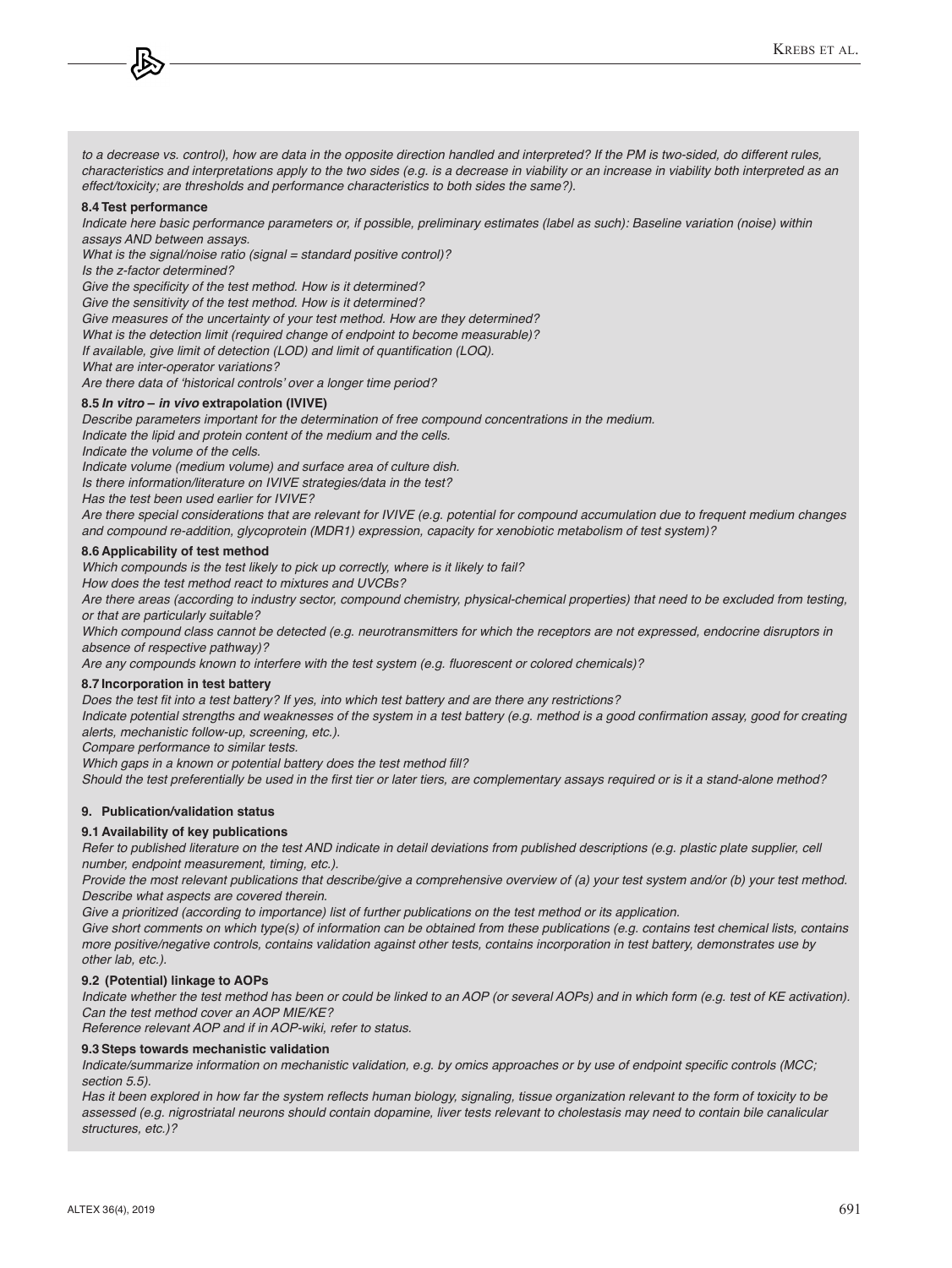Are there interventions (knock-out, knockdown, chemical inhibitors, specific pathway triggering) that support the use of the test for *certain toxicological questions and that corroborate expectations to the test system?*

*Is there a form of mechanistic validation?* 

*Do toxicant-altered genes (or other biomarkers) correspond to changes in mimicked human tissue (after poisoning or in relevant pathologies)?*

#### **9.4 Pre-validation or validation**

Indicate/summarize activities for test qualification, pre-validation or validation. *Indicate e.g. ring trials, full (pre-)validations. Give an overview of compounds or libraries that have been tested.*

# **9.5 Linkage to (e.g. OECD) guidelines/regulatory use**

*Indicate whether the test method is linked to an OECD Test Guideline (how, and which) or other regulatory guidance (e.g. EMA).*

#### **10. Test method transferability**

# **10.1 Operator training**

*What experience is required?*  How are new operators trained in your laboratory? How much training/experience is required for smooth assay performance?

#### **10.2 Transfer**

Has the test system been transferred to other labs? Has the test method been used by various operators (over a long time period)? Has the test method been transferred to other labs? *Is there data on inter-laboratory variability? What are procedures and how was the performance (experience) of the transfer?*

#### **11. Safety, ethics and specific requirements**

#### **11.1 Specific hazards; issues of waste disposal**

*Are there special legal requirements for running the test in your lab; are there special hazards associated with the test that may affect operators, bystanders, others (e.g. through waste).*

#### **11.2 Safety data sheet (SDS)**

*Are the SDSs for all hazardous reagents used in the test method available? Are the SDSs for all hazardous test compounds stored?* Describe where and how the SDSs are stored internally. How is safe handling ensured?

*Is the exposure scenario for the hazardous reagents used in the test method available?*

#### **11.3 Specific facilities/licenses**

*Are special permits (e.g. genetic work, stem cells, radioactivity, etc.) required? Are special facilities required?* 

*Is special ethical approval necessary (indicate approval document).*

#### **11.4 Commercial aspects/intellectual property of material/procedures**

*List elements of the test method (e.g. consumables, chemicals, analytical methods, equipment) that are protected by patents or any other means. Indicate the type of protection and where the element (or license for it) may be obtained.*

The many types of essential information can be grouped as belonging to four partially overlapping packages: (i) the overall test method description, (ii) the technical test procedure (as outlined in a standard operating procedure (SOP) involving, e.g., defined labware, consumables and pipetting steps), (iii) the characterization of test and reference materials/chemicals, and (iv) all issues relating to data processing and archiving. In a wider sense, an additional package (v) addresses the test purpose, the test limitations (i.e., information on its applicability) and the criteria to be used for interpreting test results. Here, the focus is on the overall test method description (packages  $i + v$ ). Notably, this description also involves some information from the other packages (ii-iv) – not in full detail but as far as required to provide an overall understanding of the test method.

# **6 Why data are meaningless without a test method description**

There is an intricate relationship between a test method and the data it generates. It is evidently clear that a test method itself has no value in toxicology if it does not generate data. The reverse condition is often overlooked: Is there any value in data if the test method is not sufficiently documented or disclosed? This question is not easily answered. One reason for this is that "naked data", i.e., data without reference to a test method, do not exist for *in vivo* tests. Most data inherently contain some information on test conditions. For instance, if one talks about data on the LD50 (lethal dose, 50%) test for oral toxicity in rat (example data:  $4.5 \pm 1$  mg/kg bodyweight), then the data contain information on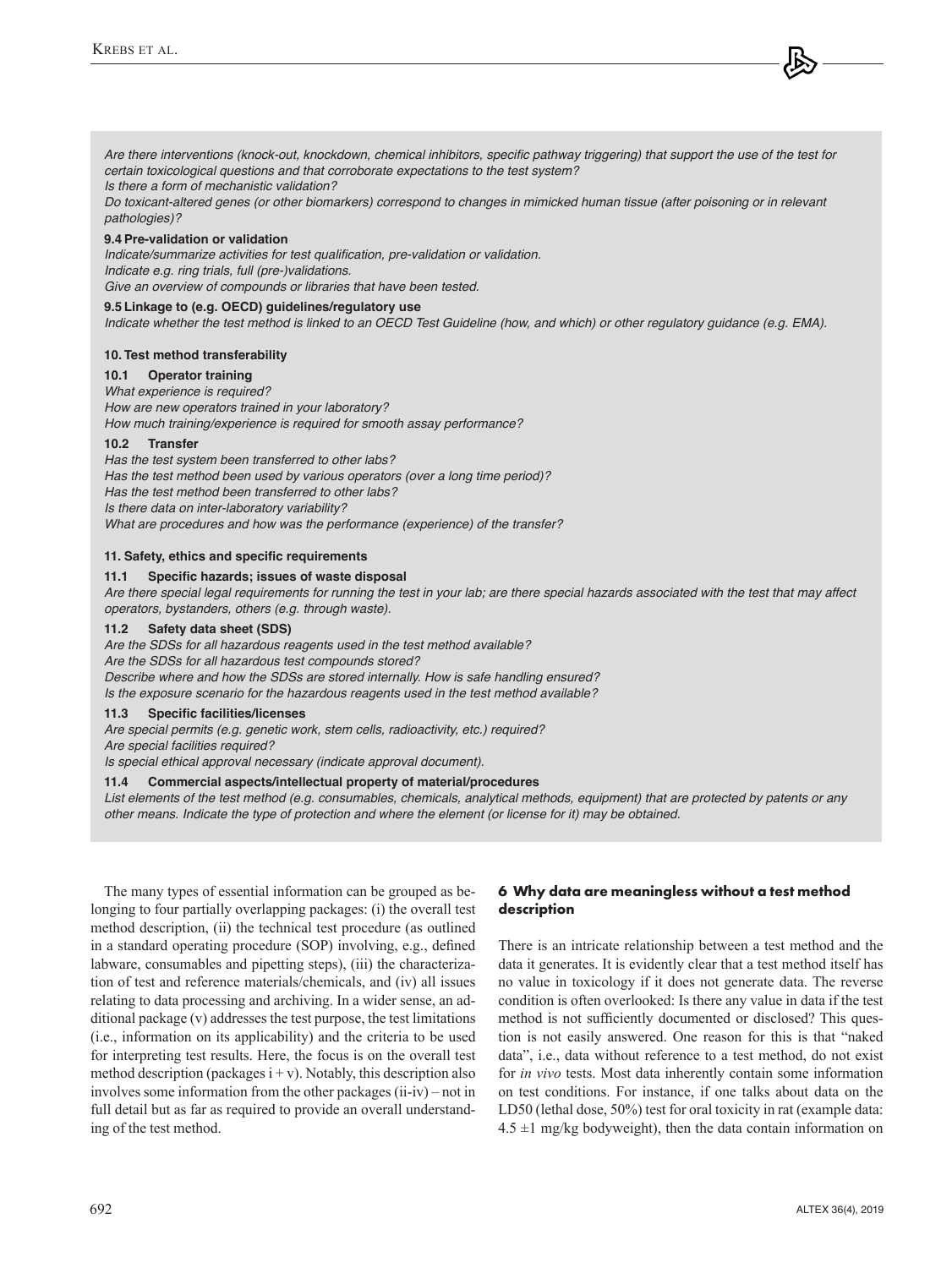the test system (rat) and the exposure scheme (oral dosing, timing). Also, information on the endpoint and a normalization of the dose to a test unit can be easily derived from the data. In the above example, this would be death (as endpoint) and dose per body weight unit (as data normalization procedure). Without such inherent test method information, a data point (e.g., 5 mg or 117 g) would be meaningless.

The situation is even more extreme for cell-based tests or new approach methods (NAM) in general. Data may be something like "10%". Depending on the test, this may refer to a 10% reduction in viability (i.e., hardly any effect), 10% remaining viability (a drastic effect), a 10% increase in neurite growth (a moderate effect of unclear relevance) or 10% remaining level of acetylcholine activity (extreme adversity). Even if this was specified, it would not be possible to interpret the data, as they may have been obtained after exposure for 5 min to 10 nM compound or after exposure for one year to 1 mM compound. This example, trivial as it may appear, is intended to explain an important point: Data have no meaning if the respective test method with all its elements is not disclosed fully and transparently (Leist and Hengstler, 2018).

Large studies (mainly focusing on animal experimentation) have reported that test method descriptions are often poor (Freedman et al., 2015; Hair et al., 2019; Vogt et al., 2016; Ingre-Khans et al., 2019). This lack of test method transparency may contribute significantly to reproducibility issues often reported for biomedical research (Ioannidis, 2012; Begley and Ellis, 2012; Prinz et al., 2011; Hartung et al., 2019). In the toxicological context, data obtained using test method descriptions that are not sufficiently clear cannot be considered "valid", i.e., "suitable for a regulatory context or in a context where major scientific or commercial decisions depend on the data interpretation" (Hartung and Leist, 2008; Leist et al., 2014). Given the experience that many essential details on methods are often not disclosed in scientific publications, it is of prime importance to define meticulously what is required of a method description and also to provide guidance on structuring this information (OECD, 2018; Leist et al., 2010, 2012; Hartung et al., 2019).

# **7 How to define a cell**

The test system of many *in vitro* test methods is a cell culture (in two- or three-dimensional format). Therefore, the definition of the cells is an important element of a test method description. This is also clearly stated in GD211. However, the problem of defining a cell appears to have been underestimated – especially with respect to many modern, highly dynamic and complex cell cultures (Pamies et al., 2017, 2018; Balmer et al., 2012; Bal-Price et al., 2015). To appreciate the problem, it is helpful to initially look at some attempts to define a cell and to examine the problems associated with them:

1. *Quoting the catalogue number or another apparent cell identifier*. Often the ATCC (American Type Culture Collection) number, the colleague who provided the cells, or the tissue from which the (primary) cells were obtained is given. This may work to some extent if all principles of Good Cell Culture Practice (GCCP) are considered and adhered to (Coecke et al., 2005). Yet, many problems have been described in this regard. For instance, many cells have been misidentified or cross-contaminated with other cells (Drexler et al., 2003; Gignac et al., 1993; Horbach and Halffman, 2017; Masters, 2002; Nardone, 2007, 2008; Stacey, 2000; Stacey et al., 1992), or microbiologically contaminated (e.g., with mycoplasms). Even two batches of cells from a single source can differ significantly (Ben-David et al., 2018; Frattini et al., 2015; Kleensang et al., 2016; Liu et al., 2019). Even more importantly, this form of identification only applies to cell cultures that are based on well-defined cell lines. Even in apparently simple cases (e.g., using the HepG2 cell line or primary rodent hepatocytes or neuronal cells), cultures of the same cells have different properties depending on their culture medium, cell density, cell-matrix, etc. (Brigelius-Flohe et al., 1995; Latta et al., 2000; Leist et al., 1999; Ramaiahgari et al., 2014; Delp et al., 2019; Falsig et al., 2006; Gantner et al., 1996; Gerhardt et al., 2001; Zimmer et al., 2012).

- 2. *Determination of the cells' genotype*. Sometimes, genotyping, e.g., by short tandem repeat (STR) profiling, by extensive single nucleotide polymorphism (SNP) profiling or by array comparative genome hybridization (aCGH) (Zhang et al., 2017; Matsuda, 2017; Cao et al., 2015) is used for defining a test system. However, the genotype gives no information on the differentiation state or the epigenetic state. This problem is also not circumvented by complete genome sequencing (Gutbier et al., 2018).
- 3. *Reference to the original source*. For primary cells, this has in the past been considered as sufficiently defining (e.g., for hepatocytes, neurons, broncho-alveolar cells or blood cell populations) (Kruglikov et al., 1976; Schildknecht et al., 2011, 2013; Gerhardt et al., 2001). However, it is now ackowldeged that this approach does not account for the large variability in cell purity, viability, activation/inflammatory state, de-differentiation, history within the organism (e.g., drug treatment), etc. Even the culture setup can make a dramatic difference. This is exemplified by broncho-alveolar cells grown submerged in medium (standard type of culture) or at the air-liquid interphase, which promotes baso-lateral polarization. Even more variation is introduced if one considers that the cells may be confluent (with tight junctions) or non-confluent, at an early or late passage number, etc.
- 4. *Reference to a differentiation protocol*. Many modern test systems are derived from stem cells that have been differentiated. If they are obtained from commercial sources, the protocol used to generate the cells is mostly confidential, and variability between lots is unknown. Even if all protocol details are known, the issue still remains that one given cell (with a defined genome) can give rise to dozens of differentiated progeny cell types and that those may have multiple health and proliferation states (Stiegler et al., 2011; Zimmer et al., 2011). The differentiation protocol is not sufficiently defining for the final population.

Is it at all possible to unambiguously define a cell culture? At the present state of the art, this may indeed not be possible (Gutbier et al., 2018; Liu et al., 2019) unless the use of the culture is specified. With a specific use scenario in mind (use of the cells in a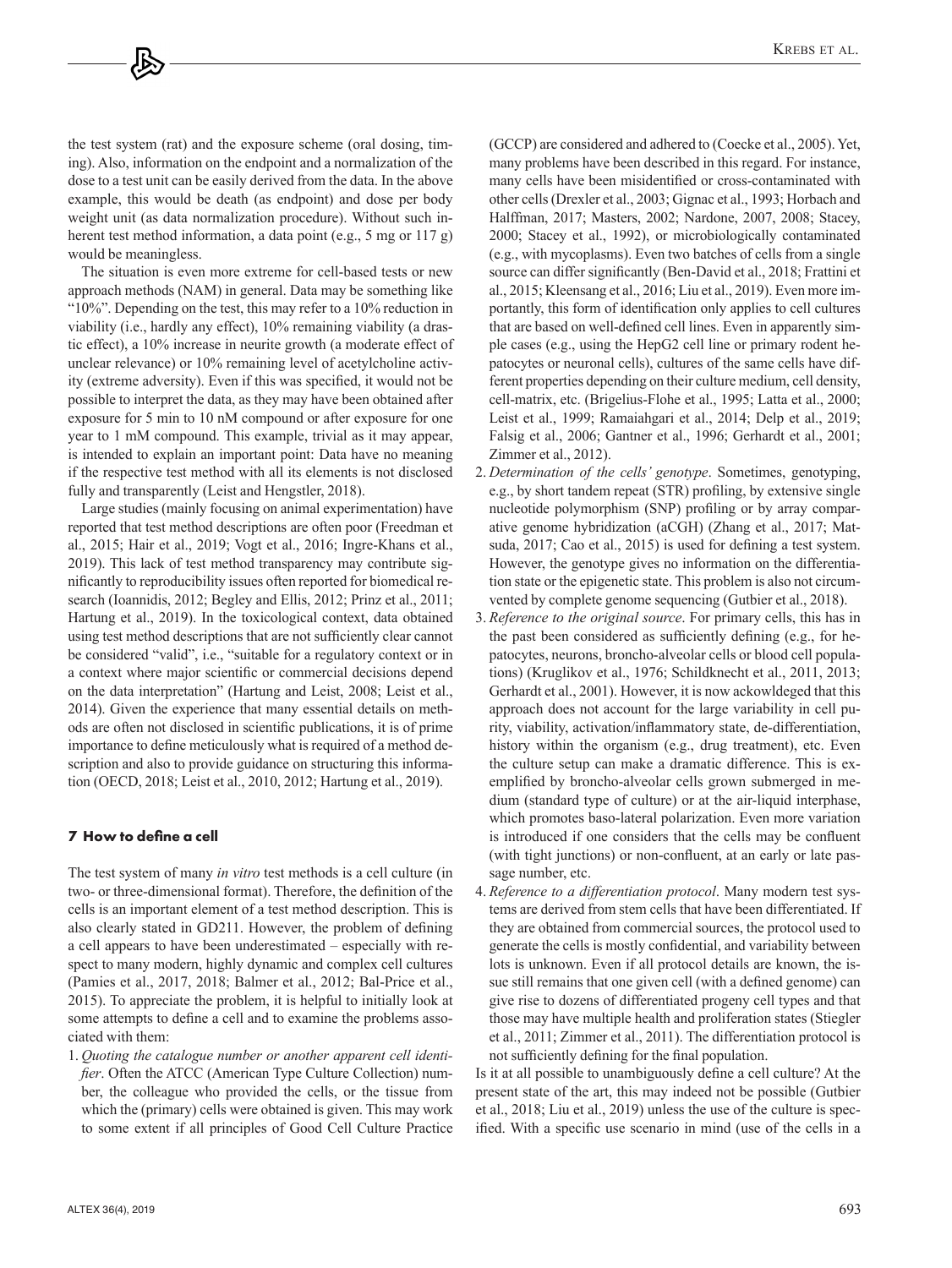# **Tab. 1: Synopsis of information found in OECD GD211 and the extensive test method description questionnaire (ToxTemp) compiled here**

The left column lists all chapters/items of GD211 (original numbering) (OECD, 2017), while the right column indicates where the corresponding information can be found in ToxTemp. Also, GD211 sometimes lists several important issues without assignment to sub-items (see, e.g., item 3 "Data interpretation and prediction model" of GD211). Such compilations of several aspects are often covered by several distinct chapters of ToxTemp. Two examples for the diverging levels of detail are highlighted in blue: (i) chapter 2.3 of GD211 addresses the test system (cells). This information is covered in 15 sub-chapters of ToxTemp; (ii) in chapter 2.6 of GD211, there are several sub-items (bullets) that are highly divers. These are therefore covered in ToxTemp in very different chapters. A more detailed comparison is found in Tab. S21.

| GD211 chapter and chapter name |                                                                                                                                                                                                                                                                                                                                                                                                                                                                                                     | Information to be found in chapter(s)<br>of ToxTemp                                                                                                  |
|--------------------------------|-----------------------------------------------------------------------------------------------------------------------------------------------------------------------------------------------------------------------------------------------------------------------------------------------------------------------------------------------------------------------------------------------------------------------------------------------------------------------------------------------------|------------------------------------------------------------------------------------------------------------------------------------------------------|
| $\mathbf{1}$                   | <b>General information</b>                                                                                                                                                                                                                                                                                                                                                                                                                                                                          |                                                                                                                                                      |
|                                | 1.1 Assay Name (title) / 1.2 Summary / 1.3 Date of MD / 1.4 MD author(s) and<br>contact details / 1.5 Date of MD update(s) and contacts / 1.6 Developer(s)<br>laboratory and contact details / 1.7 Date of assay development and/or<br>publication / 1.8 Reference(s) to scientific papers / 1.9 Information about<br>the assay in relation to proprietary elements / 1.10 Information about the<br>throughput / 1.11 Status of method development and uses / 1.12 Abbreviations<br>and Definitions | 1.1; 1.2; 2.2; 2.3; 2.5; 2.6; 2.7; 4.8; 5.10; 8.1;<br>9.1; 9.4; 9.5; 10.2; 11.4                                                                      |
| 2.                             | <b>Test method definition</b>                                                                                                                                                                                                                                                                                                                                                                                                                                                                       |                                                                                                                                                      |
| 2.1                            | Purpose of the test method                                                                                                                                                                                                                                                                                                                                                                                                                                                                          | 4.7; 8.1; 8.7; 9.2; 9.3                                                                                                                              |
| 2.2                            | Scientific principle of the method                                                                                                                                                                                                                                                                                                                                                                                                                                                                  | 4.7:5.5:8.1:9.2:9.3                                                                                                                                  |
| 2.3                            | Tissue, cells or extracts utilised in the assay and the species source                                                                                                                                                                                                                                                                                                                                                                                                                              | $3.1 - 3.7$ ; $4.2 - 4.8$                                                                                                                            |
| 2.4                            | Metabolic competence of the test system                                                                                                                                                                                                                                                                                                                                                                                                                                                             | 4.5                                                                                                                                                  |
| 2.5                            | Description of the experimental system exposure regime                                                                                                                                                                                                                                                                                                                                                                                                                                              | 5.1; 5.6; 5.7; 5.10; 6.4; 6.7; 8.6; 11.3                                                                                                             |
| 2.6                            | Response and response measurement<br>· Response here makes reference to any biological effect, process or activity<br>that can be measured                                                                                                                                                                                                                                                                                                                                                          | 1.2; 5.2; 5.3; 7.3; 7.4; 8.1; 9.3<br>5.2 Endpoint(s) of the test method<br>1.2 Abstract<br>8.1 Scientific principle, test purpose and<br>relevance   |
|                                | • Specify precisely and describe the response and its measurement                                                                                                                                                                                                                                                                                                                                                                                                                                   | 9.3 Steps towards mechanistic validation<br>5.2 Endpoint(s) of the test method<br>5.3 Overview on analytical method(s) to<br>assess test endpoint(s) |
|                                | • Specify the precise response or activity investigated as applicable e.g. "IC50"<br>. And how it is calculated                                                                                                                                                                                                                                                                                                                                                                                     | 7.3 Raw data processing to summary data<br>7.4 Curve fitting                                                                                         |
| 2.7                            | Quality / Acceptance criteria                                                                                                                                                                                                                                                                                                                                                                                                                                                                       | 3.2; 3.4; 4.2; 4.3; 5.4; 5.5; 5.6; 5.7; 6.7; 7.1;<br>7.5; 8.4; 9.5                                                                                   |
| 2.8                            | Known technical limitations and strengths                                                                                                                                                                                                                                                                                                                                                                                                                                                           | 5.8; 8.6; 8.7                                                                                                                                        |
| 2.9                            | Other related assays that characterise the same event as in 2.1                                                                                                                                                                                                                                                                                                                                                                                                                                     | 6.9                                                                                                                                                  |
| 3.                             | Data interpretation and prediction model                                                                                                                                                                                                                                                                                                                                                                                                                                                            | 8.2; 8.3; 9.2; 9.3                                                                                                                                   |
| 3.1                            | Assay response(s) captured in the prediction model                                                                                                                                                                                                                                                                                                                                                                                                                                                  | 5.2; 8.2                                                                                                                                             |
| 3.2                            | Data analysis                                                                                                                                                                                                                                                                                                                                                                                                                                                                                       | 7.3; 7.4; 8.4                                                                                                                                        |
| 3.3                            | Explicit prediction model                                                                                                                                                                                                                                                                                                                                                                                                                                                                           | 8.2                                                                                                                                                  |
| 3.4                            | Software name and version for algorithm/prediction model generation                                                                                                                                                                                                                                                                                                                                                                                                                                 | 7.4                                                                                                                                                  |
| 4.                             | Test method performance                                                                                                                                                                                                                                                                                                                                                                                                                                                                             |                                                                                                                                                      |
| 4.1                            | Robustness of the method                                                                                                                                                                                                                                                                                                                                                                                                                                                                            | 8.4; 10.2                                                                                                                                            |
| 4.2                            | Reference chemicals/chemical libraries, rationale for their selection and other<br>available information                                                                                                                                                                                                                                                                                                                                                                                            | 5.5; 5.6; 5.7; 8.3; 8.6                                                                                                                              |
| 4.3                            | Performance measures/predictive capacity                                                                                                                                                                                                                                                                                                                                                                                                                                                            | 7.4; 8.3; 9.4                                                                                                                                        |
| 4.4                            | Scope and limitations of the assay                                                                                                                                                                                                                                                                                                                                                                                                                                                                  | 8.2; 8.6; 8.7                                                                                                                                        |
| 5.                             | Potential regulatory applications                                                                                                                                                                                                                                                                                                                                                                                                                                                                   | 8.1                                                                                                                                                  |
| 5.1                            | Context of use                                                                                                                                                                                                                                                                                                                                                                                                                                                                                      | 8.2; 8.4; 8.6; 8.7                                                                                                                                   |
| 6.                             | <b>Bibliography</b>                                                                                                                                                                                                                                                                                                                                                                                                                                                                                 | 9.1                                                                                                                                                  |
| 7.                             | <b>Supporting information</b>                                                                                                                                                                                                                                                                                                                                                                                                                                                                       | 2.8                                                                                                                                                  |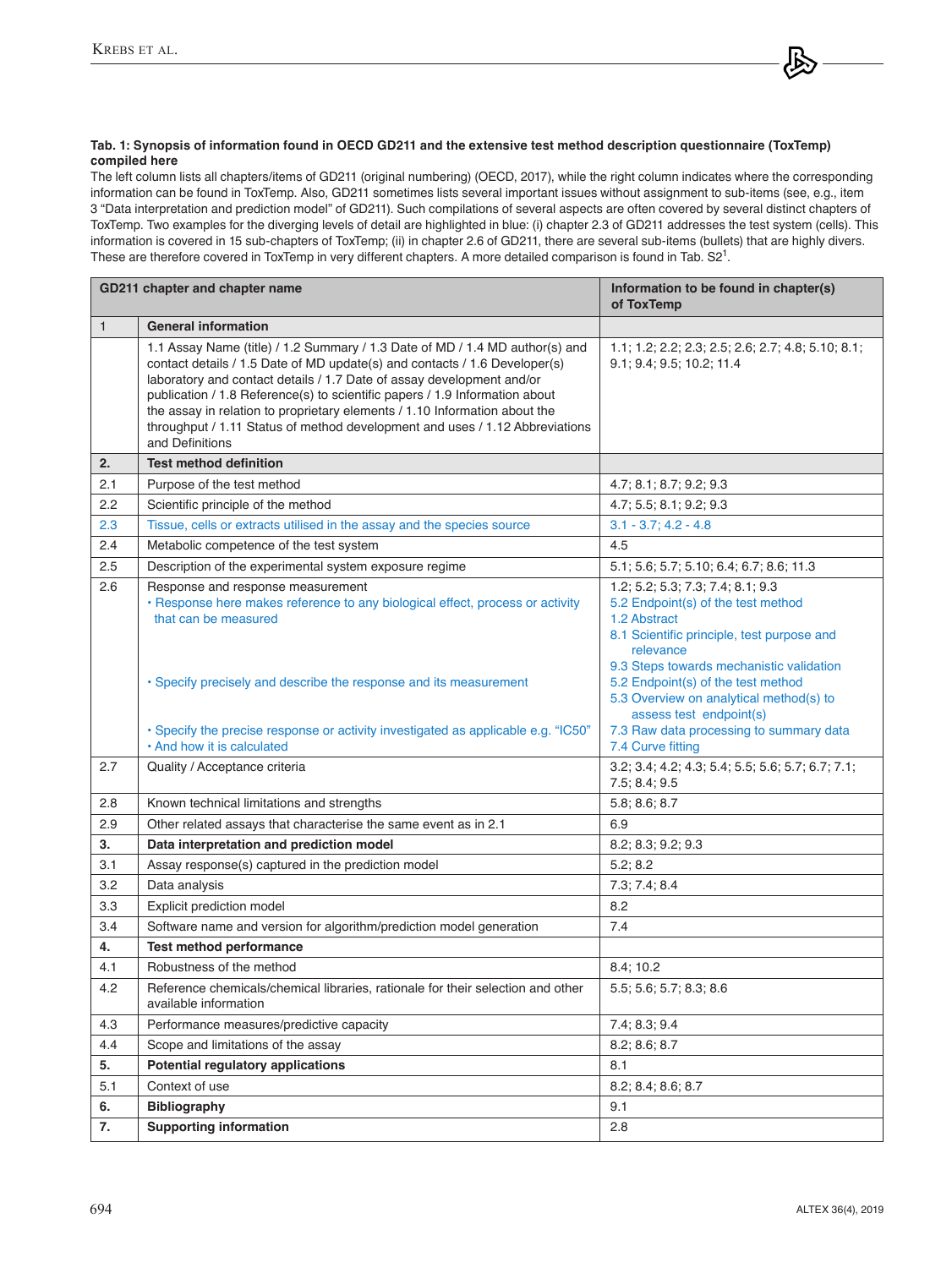

**Fig. 1: Documentation of cell culture stages relevant for their use in an** *in vitro* **test method** 

The ToxTemp presented here assesses test system features and the respecitive acceptance criteria (AC) at different stages. In chapter 3, the original source of cells and their characteristics (green cells) as well as their differentiation/maturation (yellow cells) are covered. Chapter 4 focuses on the test system stages at the beginning of the test, i.e., at the start of chemical exposure, and at the final stage (end of test; red cells). Four examples of cellular test systems and their stages during test preparation and testing are given. In addition, exemplary processes (e.g., proliferation) that can change a test system, which should therefore be documented and taken into account for a comprehensive test method documentation, are indicated.

given test method), a fit-for-purpose definition is feasible and realistic (Lorge et al., 2016).

The ToxTemp includes two sections that help to better define cells. First, a cell culture is not seen as one static and given system. Therefore, it contains a whole suite of questions, notes and guiding questions that address different stages of the cells and are designed to define the entire process leading from a maintenance culture (or an original tissue) to the final test system (Fig. 1). Second, the definition of acceptance criteria (AC) for the test system is explained and requested. This ensures that the state of the cell culture can be defined in a pre-determined range that is fit-for-purpose concerning the use of the test system within the given test method (Blaauboer et al., 2012; Hansson et al., 2000; Hirt et al., 2000).

#### **8 Acceptance criteria (AC)**

The ToxTemp places a strong emphasis on acceptance criteria, not only for the overall test method but also for the test system at different stages. Going one step further, the questions address specification of the test system at the start and at the end of testing. This is necessary in many cases when the cell culture changes significantly during the test (chemical exposure phase). Examples for this are the use of differentiating stem cells (shift of subpopulations) or of primary cells (shift of composition, differentiation state, viability, activation state and other features).

The definition and application of acceptance criteria (AC) ensures that the specifications of test method elements are within a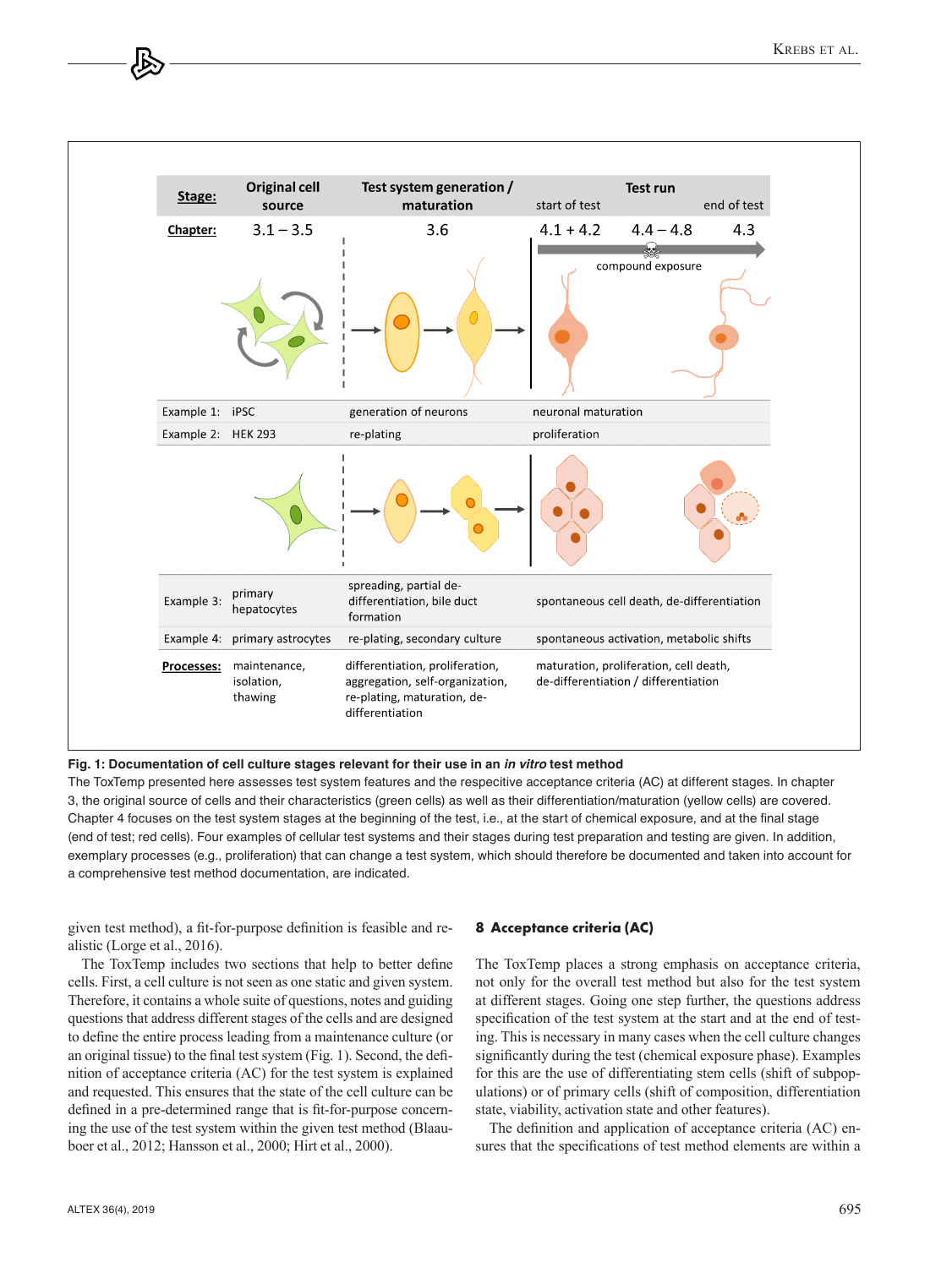fit-for-purpose state that allows the performance of the test under robust/reproducible conditions. The criteria and methods to control acceptability, including information on historic control data, are an indispensable information requirement for a test that may be used in a regulatory context and/or may need to be transferred from one laboratory to another.

# **9 Validation status**

"Validation" generally describes the process of establishing that a test method is fit for the test purpose. In chemical risk assessment this often translates into demonstrating the adequacy, relevance and reliability of the test method for the purpose in question (e.g., OECD Manual for the Investigation of High Production Volume Chemicals, chapter  $3^5$ ; Hartung et al., 2004; Balls et al., 2006; Hartung, 2007; Hoffmann and Hartung, 2006; Coecke et al., 2014, 2016).

As described above, an *in vitro* test method often has a primary purpose, i.e., to investigate the biological activity of a chemical with respect to a cell-based endpoint, but may also be used for secondary or further regulatory purposes. It is well-established that a test method for which principal fitness for the primary purpose has not been actively established should not be used for any regulatory purpose. However, a test that is fit for a primary purpose is not automatically fit for a secondary or other regulatory purpose. For instance, even if an assay has been found "fit" to reliably predict stress gene activation, and there is a hypothesis that such activation is responsible for a certain type of liver toxicity, and therefore the test method may be useful as an indirect way (a model) to predict this type of toxicity in humans, additional steps have to be taken to demonstrate the fitness of the test method for this secondary regulatory purpose, e.g., by comparison with the respective human data or with other, already established models.

While this general notion may be acceptable for most test method developers, the need for "formal validation" (by dedicated institutions, according to standardized and harmonized workflows) is discussed more controversially. As background for such discussions, it may be useful to rationalize that chemical risk assessment relies on a highly defined methodological framework that is harmonized internationally to the extent possible. In this system, mutual acceptance of a test method is achieved most readily if an internationally trusted, independent body (such as the OECD) has confirmed that it is fit-for-purpose. Therefore, the formal validation status is often considered an important element of test method descriptions, and such information is also requested by GD211.

Notably, non-guideline methods, the main subject of GD211, have usually not been formally validated. Many of them are also not pre-validated or in the progress of being validated. Thus, answers to the question on the validation status may be relatively information-poor, i.e., taking the form of "non-applicable", "unknown" or "no specific information / no validated state". More information on the status of a test method may be obtained if test

readiness is defined more broadly, allowing for different readiness stages, depending on the purpose/application of the test method (e.g., screening versus regulatory use) (Bal-Price et al., 2018; Fritsche et al., 2017). Within such a framework, different elements of a test method may be evaluated separately, e.g., in a modular validation process (Hartung et al., 2004), or according to specified readiness criteria and scoring lists (Bal-Price et al., 2018). The ToxTemp gives guidance on how to provide such detailed information.

# **10 Conclusions**

Interactions with many researchers from academia and industry have shown that the most common roadblock to practical implementation of GD211 is a lack of understanding of the requirements, and that additional notes and guiding questions are necessary to overcome this. Moreover, it was recognized that a comprehensive test method description needs more focus on practical aspects of the testing process (such as details on data handling or of the test system) and on the documentation of method limitations and troubleshooting. We found that the project partners of the EU-ToxRisk project were all able, compliant and motivated to deliver comprehensive method descriptions when guided by the ToxTemp. This shows that there is a positive attitude and a good motivation amongst test developers to describe their assay. A tool/ template such as the one presented here is likely to act as support and catalyst towards a culture of fully transparent and complete test method descriptions.

In conclusion, the ToxTemp presented here will make it easier for the many test developers not deeply familiar with regulatory environments to describe their assays in sufficient detail. It will also allow to better understand and compare different testing methods (e.g., for the same endpoint). If the ToxTemp were broadly implemented, it would not only give guidance to test developers but could change the overall culture of method documentation. Scientists fostered in an environment that values sound descriptions of methods and data will not only become better (more reliable) researchers but will also be better trained for entering responsible positions in industry and regulatory agencies.

# **References**

- Bal-Price, A., Crofton, K. M., Leist, M. et al. (2015). International stakeholder network (ISTNET): Creating a developmental neurotoxicity (DNT) testing road map for regulatory purposes. *Arch Toxicol 89*, 269-287. [doi:10.14573/altex.1402121](https://doi.org/10.14573/altex.1402121)
- Bal-Price, A., Hogberg, H. T., Crofton, K. M. et al. (2018). Recommendation on test readiness criteria for new approach methods in toxicology: Exemplified for developmental neurotoxicity. *ALTEX 35*, 306-352. [doi:10.14573/altex.1712081](https://doi.org/10.14573/altex.1712081)
- Balls, M., Amcoff, P., Bremer, S. et al. (2006). The principles of weight of evidence validation of test methods and

<sup>5</sup> <http://www.oecd.org/chemicalsafety/risk-assessment/49191960.pdf>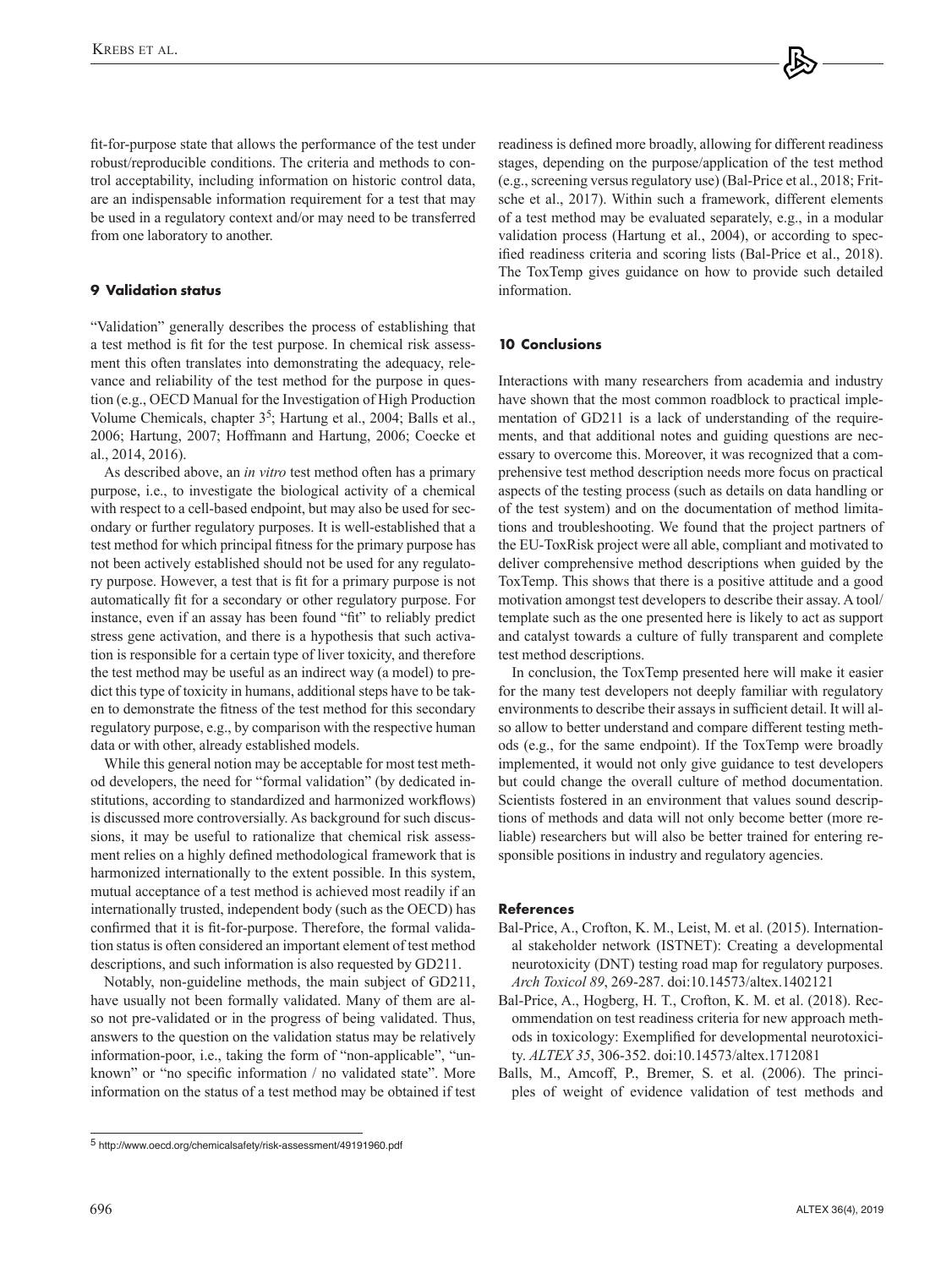testing strategies. The report and recommendations of ECVAM workshop 58. *Altern Lab Anim 34*, 603-620. [doi:10.](https://doi.org/10.1177/026119290603400604) [1177/026119290603400604](https://doi.org/10.1177/026119290603400604)

- Balmer, N. V., Weng, M. K., Zimmer, B. et al. (2012). Epigenetic changes and disturbed neural development in a human embryonic stem cell-based model relating to the fetal valproate syndrome. *Hum Mol Genet 21*, 4104-4114. [doi:10.1093/hmg/](https://doi.org/10.1093/hmg/dds239) [dds239](https://doi.org/10.1093/hmg/dds239)
- Begley, C. G. and Ellis, L. M. (2012). Drug development: Raise standards for preclinical cancer research. *Nature 483*, 531-533. [doi:10.1038/483531a](https://doi.org/10.1038/483531a)
- Ben-David, U., Siranosian, B., Ha, G. et al. (2018). Genetic and transcriptional evolution alters cancer cell line drug response. *Nature 560*, 325-330. [doi:10.1038/s41586-018-0409-3](https://doi.org/10.1038/s41586-018-0409-3)
- Blaauboer, B. J., Boekelheide, K., Clewell, H. J. et al. (2012). The use of biomarkers of toxicity for integrating in vitro hazard estimates into risk assessment for humans. *ALTEX 29*, 411-425. [doi:10.14573/altex.2012.4.411](https://doi.org/10.14573/altex.2012.4.411)
- Brigelius-Flohe, R., Lotzer, K., Maurer, S. et al. (1995). Utilization of selenium from different chemical entities for selenoprotein biosynthesis by mammalian cell lines. *Biofactors 5*, 125-131.
- Cao, M. D., Balasubramanian, S. and Boden, M. (2015). Sequencing technologies and tools for short tandem repeat variation detection. *Brief Bioinform 16*, 193-204. [doi:10.1093/bib/bbu001](https://doi.org/10.1093/bib/bbu001)
- Coecke, S., Balls, M., Bowe, G. et al. (2005). Guidance on good cell culture practice. A report of the second ECVAM task force on good cell culture practice. *Altern Lab Anim 33*, 261-287. [doi:10.1177/026119290503300313](https://doi.org/10.1177/026119290503300313)
- Coecke, S., Bowe, G., Milcamps, A. et al. (2014). Considerations in the development of in vitro toxicity testing methods intended for regulatory use. In A. Bal-Price and P. Jennings (eds.), *In Vitro Toxicology Systems*. New York, NY: Springer New York. [doi:10.1007/978-1-4939-0521-8\\_25](https://doi.org/10.1007/978-1-4939-0521-8_25)
- Coecke, S., Bernasconi, C., Bowe, G. et al. (2016). Practical aspects of designing and conducting validation studies involving multi-study trials. *Adv Exp Med Biol 856*, 133-163. [doi:10.1007/978-3-319-33826-2\\_5](https://doi.org/10.1007/978-3-319-33826-2_5)
- Daneshian, M., Kamp, H., Hengstler, J. et al. (2016). Highlight report: Launch of a large integrated European in vitro toxicology project: EU-ToxRisk. *Arch Toxicol 90*, 1021-1024. [doi:10.](https://doi.org/10.1007/s00204-016-1698-7) [1007/s00204-016-1698-7](https://doi.org/10.1007/s00204-016-1698-7)
- Delp, J., Funke, M., Rudolf, F. et al. (2019). Development of a neurotoxicity assay that is tuned to detect mitochondrial toxicants. *Arch Toxicol 93*, 1585-1608. [doi:10.1007/s00204-019-](https://doi.org/10.1007/s00204-019-02473-y) [02473-y](https://doi.org/10.1007/s00204-019-02473-y)
- Drexler, H. G., Dirks, W. G., Matsuo, Y. et al. (2003). False leukemia-lymphoma cell lines: An update on over 500 cell lines. *Leukemia 17*, 416-426. [doi:10.1038/sj.leu.2402799](https://doi.org/10.1038/sj.leu.2402799)
- Falsig, J., Porzgen, P., Lund, S. et al. (2006). The inflammatory transcriptome of reactive murine astrocytes and implications for their innate immune function. *J Neurochem 96*, 893-907. [doi:10.1111/j.1471-4159.2005.03622.x](https://doi.org/10.1111/j.1471-4159.2005.03622.x)
- Flood, S., Houck, K. and Grulke, C. (2017). Development of a Context-Rich Database of ToxCast Assay Annotations. [doi:10.](doi:10.23645/epacomptox.5178610.v1) [23645/epacomptox.5178610.v1](doi:10.23645/epacomptox.5178610.v1)

Frattini, A., Fabbri, M., Valli, R. et al. (2015). High variability of

genomic instability and gene expression profiling in different HeLa clones. *Sci Rep 5*, 15377. [doi:10.1038/srep15377](https://doi.org/10.1038/srep15377)

- Freedman, L. P., Cockburn, I. M. and Simcoe, T. S. (2015). The economics of reproducibility in preclinical research. *PLoS Biol 13*, e1002165. [doi:10.1371/journal.pbio.1002165](https://doi.org/10.1371/journal.pbio.1002165)
- Fritsche, E., Crofton, K. M., Hernandez, A. F. et al. (2017). OECD/ EFSA workshop on developmental neurotoxicity (DNT): The use of non-animal test methods for regulatory purposes. *ALTEX 34*, 311-315. [doi:10.14573/altex.1701171](https://doi.org/10.14573/altex.1701171)
- Gantner, F., Leist, M., Kusters, S. et al. (1996). T cell stimulus-induced crosstalk between lymphocytes and liver macrophages results in augmented cytokine release. *Exp Cell Res 229*, 137- 146. [doi:10.1006/excr.1996.0351](https://doi.org/10.1006/excr.1996.0351)
- Gerhardt, E., Kugler, S., Leist, M. et al. (2001). Cascade of caspase activation in potassium-deprived cerebellar granule neurons: Targets for treatment with peptide and protein inhibitors of apoptosis. *Mol Cell Neurosci 17*, 717-731. [doi:10.1006/](https://doi.org/10.1006/mcne.2001.0962) [mcne.2001.0962](https://doi.org/10.1006/mcne.2001.0962)
- Gignac, S. M., Steube, K., Schleithoff, L. et al. (1993). Multiparameter approach in the identification of cross-contaminated leukemia cell lines. *Leuk Lymphoma 10*, 359-368. [doi:10.3109/10428199309148561](https://doi.org/10.3109/10428199309148561)
- Gutbier, S., May, P., Berthelot, S. et al. (2018). Major changes of cell function and toxicant sensitivity in cultured cells undergoing mild, quasi-natural genetic drift. *Arch Toxicol 92*, 3487- 3503. [doi:10.1007/s00204-018-2326-5](https://doi.org/10.1007/s00204-018-2326-5)
- Hair, K., Macleod, M. R., Sena, E. S. et al. (2019). A randomised controlled trial of an intervention to improve compliance with the ARRIVE guidelines (IICARus). *Res Integr Peer Rev 4*, 12. [doi:10.1186/s41073-019-0069-3](https://doi.org/10.1186/s41073-019-0069-3)
- Hansson, O., Castilho, R. F., Kaminski Schierle, G. S. et al. (2000). Additive effects of caspase inhibitor and lazaroid on the survival of transplanted rat and human embryonic dopamine neurons. *Exp Neurol 164*, 102-111. [doi:10.1006/exnr.2000.7406](https://doi.org/10.1006/exnr.2000.7406)
- Hartung, T., Bremer, S., Casati, S. et al. (2004). A modular approach to the ecvam principles on test validity. *Altern Lab Anim 32*, 467-472. [doi:10.1177/026119290403200503](https://doi.org/10.1177/026119290403200503)
- Hartung, T. (2007). Food for thought ... On validation. *ALTEX 24*, 67-80. [doi:10.14573/altex.2007.2.67](https://doi.org/10.14573/altex.2007.2.67)
- Hartung, T. and Leist, M. (2008). Food for thought ... On the evolution of toxicology and the phasing out of animal testing. *ALTEX 25*, 91-102. [doi:10.14573/altex.2008.2.91](https://doi.org/10.14573/altex.2008.2.91)
- Hartung, T., De Vries, R., Hoffmann, S. et al. (2019). Toward good in vitro reporting standards. *ALTEX 36*, 3-17. [doi:10.14573/](https://doi.org/10.14573/altex.1812191) [altex.1812191](https://doi.org/10.14573/altex.1812191)
- Hirt, U. A., Gantner, F. and Leist, M. (2000). Phagocytosis of nonapoptotic cells dying by caspase-independent mechanisms. *J Immunol 164*, 6520-6529. [doi:10.4049/jimmunol.](https://doi.org/10.4049/jimmunol.164.12.6520) [164.12.6520](https://doi.org/10.4049/jimmunol.164.12.6520)
- Hoffmann, S. and Hartung, T. (2006). Designing validation studies more efficiently according to the modular approach: Retrospective analysis of the Episkin test for skin corrosion. *Altern Lab Anim 34*, 177-191. [doi:10.1177/026119290603400209](https://doi.org/10.1177/026119290603400209)
- Horbach, S. and Halffman, W. (2017). The ghosts of HeLa: How cell line misidentification contaminates the scientific literature. *PLoS One 12*, e0186281. [doi:10.1371/journal.pone.0186281](https://doi.org/10.1371/journal.pone.0186281)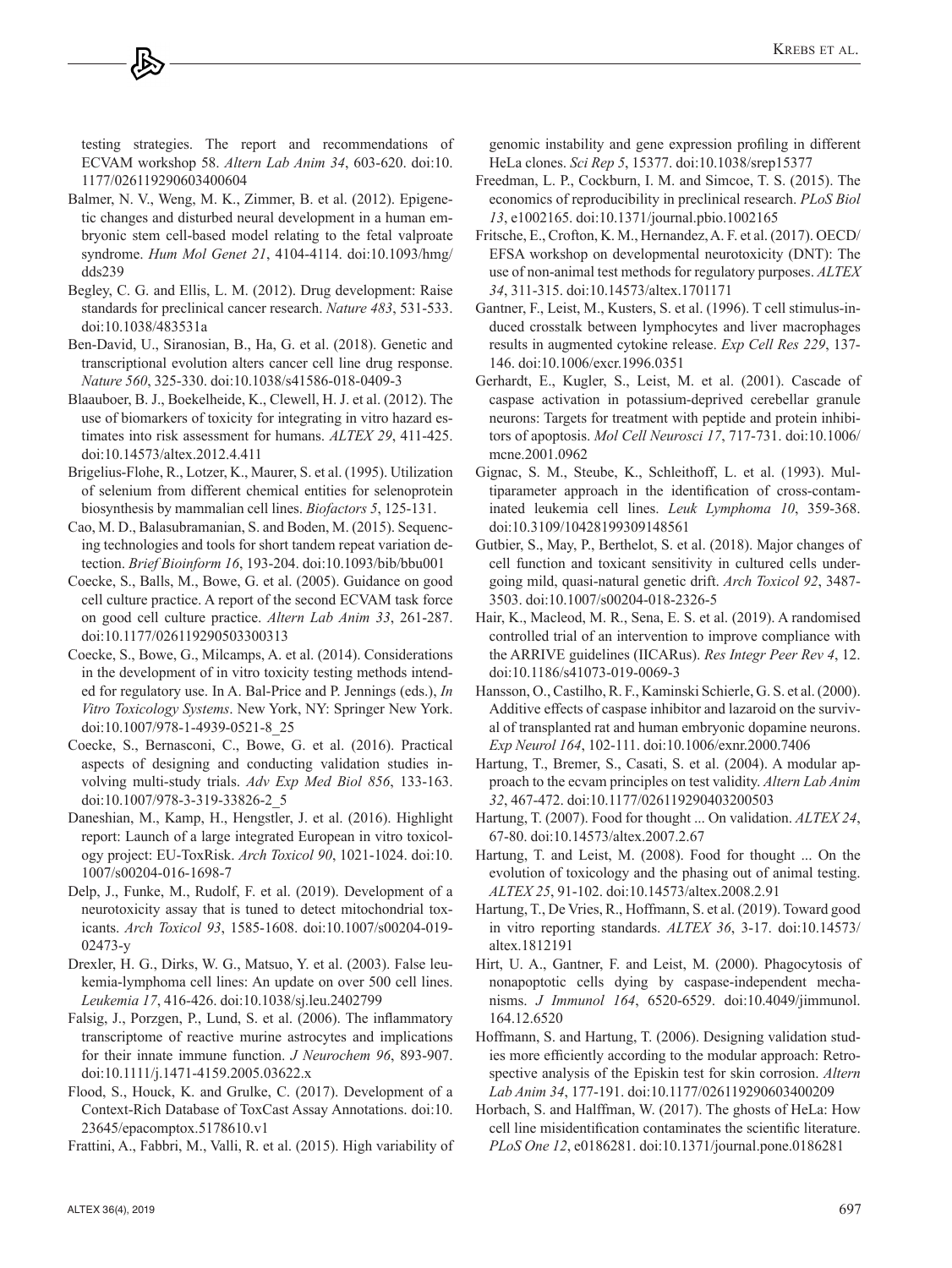- Ingre-Khans, E., Agerstrand, M., Beronius, A. et al. (2019). Toxicity studies used in registration, evaluation, authorisation and restriction of chemicals (REACH): How accurately are they reported? *Integr Environ Assess Manag 15*, 458-469. [doi:10.1002/ieam.4123](https://doi.org/10.1002/ieam.4123)
- Ioannidis, J. P. (2012). Why science is not necessarily self-correcting. *Perspect Psychol Sci 7*, 645-654. [doi:10.](https://doi.org/10.1177/1745691612464056) [1177/1745691612464056](https://doi.org/10.1177/1745691612464056)
- Kinsner-Ovaskainen, A., Rzepka, R., Rudowski, R. et al. (2009). Acutoxbase, an innovative database for in vitro acute toxicity studies. *Toxicol In Vitro 23*, 476-485. [doi:10.1016/j.](https://doi.org/10.1016/j.tiv.2008.12.019) [tiv.2008.12.019](https://doi.org/10.1016/j.tiv.2008.12.019)
- Kisitu, J., Hougaard Bennekou, S. and Leist, M. (2019). Chemical concentrations in cell culture compartments (C5) – Concentration definitions. *ALTEX 36*, 154-160. [doi:10.14573/](https://doi.org/10.14573/altex.1901031) [altex.1901031](https://doi.org/10.14573/altex.1901031)
- Kleensang, A., Vantangoli, M. M., Odwin-DaCosta, S. et al. (2016). Genetic variability in a frozen batch of MCF-7 cells invisible in routine authentication affecting cell function. *Sci Rep 6*, 28994. [doi:10.1038/srep28994](https://doi.org/10.1038/srep28994)
- Krebs, A., Nyffeler, J., Rahnenfuhrer, J. et al. (2018). Normalization of data for viability and relative cell function curves. *ALTEX 35*, 268-271. [doi:10.14573/1803231](https://doi.org/10.14573/1803231)
- Kruglikov, R. I., Getsova, V. M. and Uniial, M. (1976). (Effect of an excess of serotonin in the brain on consolidation of temporary connections). *Zh Vyssh Nerv Deiat Im I P Pavlova 26*, 1208-1213.
- Latta, M., Kunstle, G., Leist, M. et al. (2000). Metabolic depletion of ATP by fructose inversely controls CD95- and tumor necrosis factor receptor 1-mediated hepatic apoptosis. *J Exp Med 191*, 1975-1985. [doi:10.1084/jem.191.11.1975](https://doi.org/10.1084/jem.191.11.1975)
- Leist, M., Maurer, S., Schultz, M. et al. (1999). Cytoprotection against lipid hydroperoxides correlates with increased glutathione peroxidase activities, but not selenium uptake from different selenocompounds. *Biol Trace Elem Res 68*, 159-174. [doi:10.1007/bf02784404](https://doi.org/10.1007/bf02784404)
- Leist, M., Efremova, L. and Karreman, C. (2010). Food for thought ... Considerations and guidelines for basic test method descriptions in toxicology. *ALTEX 27*, 309-317. [doi:10.14573/](https://doi.org/10.14573/altex.2010.4.309) [altex.2010.4.309](https://doi.org/10.14573/altex.2010.4.309)
- Leist, M., Hasiwa, N., Daneshian, M. et al. (2012). Validation and quality control of replacement alternatives – Current status and future challenges. *Toxicol Res 1*, 8-22. [doi:10.1039/c2tx20011b](https://doi.org/10.1039/c2tx20011b)
- Leist, M., Hasiwa, N., Rovida, C. et al. (2014). Consensus report on the future of animal-free systemic toxicity testing. *ALTEX 31*, 341-356. [doi:10.14573/altex.1406091](https://doi.org/10.14573/altex.1406091)
- Leist, M. and Hengstler, J. G. (2018). Essential components of methods papers. *ALTEX 35*, 429-432. [doi:10.14573/altex.](https://doi.org/10.14573/altex.1807031) [1807031](https://doi.org/10.14573/altex.1807031)
- Liu, Y., Mi, Y., Mueller, T. et al. (2019). Multi-omic measurements of heterogeneity in HeLa cells across laboratories. *Nat Biotechnol 37*, 314-322. [doi:10.1038/s41587-019-0037-y](https://doi.org/10.1038/s41587-019-0037-y)
- Lorge, E., Moore, M. M., Clements, J. et al. (2016). Standardized cell sources and recommendations for good cell culture practices in genotoxicity testing. *Mutat Res 809*, 1-15. [doi:10.1016/j.](https://doi.org/10.1016/j.mrgentox.2016.08.001) [mrgentox.2016.08.001](https://doi.org/10.1016/j.mrgentox.2016.08.001)
- Marx, U., Andersson, T. B., Bahinski, A. et al. (2016). Biology-inspired microphysiological system approaches to solve the prediction dilemma of substance testing. *ALTEX 33*, 272-321. [doi:10.14573/altex.1603161](https://doi.org/10.14573/altex.1603161)
- Masters, J. (2002). Re: False cell lines. *Exp Cell Res 272*, 216. [doi:10.1006/excr.2001.5439](https://doi.org/10.1006/excr.2001.5439)
- Matsuda, K. (2017). PCR-based detection methods for single-nucleotide polymorphism or mutation: Real-time PCR and its substantial contribution toward technological refinement. *Adv Clin Chem 80*, 45-72. [doi:10.1016/bs.acc.2016.11.002](https://doi.org/10.1016/bs.acc.2016.11.002)
- Nardone, R. M. (2007). Eradication of cross-contaminated cell lines: A call for action. *Cell Biol Toxicol 23*, 367-372. [doi:10.1007/s10565-007-9019-9](https://doi.org/10.1007/s10565-007-9019-9)
- Nardone, R. M. (2008). Curbing rampant cross-contamination and misidentification of cell lines. *Biotechniques 45*, 221-227. [doi:10.2144/000112925](https://doi.org/10.2144/000112925)
- OECD (2002). Test No. 423: Acute Oral Toxicity Acute Toxic Class Method. *OECD Guidelines for the Testing of Chemicals, Section 4*. OECD Publishing, Paris. [doi:10.](https://doi.org/10.1787/9789264071001-en) [1787/9789264071001-en](https://doi.org/10.1787/9789264071001-en)
- OECD (2005). *Good Laboratory Practice (GLP): OECD Principles and Guidance for Compliance Monitoring*. OECD Publishing, Paris. [doi:10.1787/9789264012837-en](https://doi.org/10.1787/9789264012837-en)
- OECD (2017). Guidance Document for Describing Non-Guideline In Vitro Test Methods. *Series on Testing and Assessment No. 211*. OECD Publishing, Paris. [doi:10.1787/9789264274730-en](https://doi.org/10.1787/9789264274730-en)
- OECD (2018). *Guidance Document on Good In Vitro Method Practices (GIVIMP)*. OECD Publishing, Paris. [doi:10.](https://doi.org/10.1787/9789264304796-1-en) [1787/9789264304796-1-en](https://doi.org/10.1787/9789264304796-1-en)
- Pamies, D., Bal-Price, A., Simeonov, A. et al. (2017). Good cell culture practice for stem cells and stem-cell-derived models. *ALTEX 34*, 95-132. [doi:10.14573/altex.1607121](https://doi.org/10.14573/altex.1607121)
- Pamies, D., Bal-Price, A., Chesne, C. et al. (2018). Advanced good cell culture practice for human primary, stem cell-derived and organoid models as well as microphysiological systems. *ALTEX 35*, 353-378. [doi:10.14573/altex.1710081](https://doi.org/10.14573/altex.1710081)
- Prinz, F., Schlange, T. and Asadullah, K. (2011). Believe it or not: How much can we rely on published data on potential drug targets? *Nat Rev Drug Discov 10*, 712. [doi:10.1038/nrd3439-c1](https://doi.org/10.1038/nrd3439-c1)
- Prior, H., Casey, W., Kimber, I. et al. (2019). Reflections on the progress towards non-animal methods for acute toxicity testing of chemicals. *Regul Toxicol Pharmacol 102*, 30-33. [doi:10.1016/j.yrtph.2018.12.008](https://doi.org/10.1016/j.yrtph.2018.12.008)
- Ramaiahgari, S. C., den Braver, M. W., Herpers, B. et al. (2014). A 3D in vitro model of differentiated HepG2 cell spheroids with improved liver-like properties for repeated dose high-throughput toxicity studies. *Arch Toxicol 88*, 1083-1095. [doi:10.1007/](https://doi.org/10.1007/s00204-014-1215-9) [s00204-014-1215-9](https://doi.org/10.1007/s00204-014-1215-9)
- Rovida, C., Vivier, M., Garthoff, B. et al. (2014). ESNATS conference – The use of human embryonic stem cells for novel toxicity testing approaches. *Altern Lab Anim 42*, 97-113. [doi:10.1177/026119291404200203](https://doi.org/10.1177/026119291404200203)
- Schildknecht, S., Pape, R., Muller, N. et al. (2011). Neuroprotection by minocycline caused by direct and specific scavenging of peroxynitrite. *J Biol Chem 286*, 4991-5002. [doi:10.1074/jbc.](https://doi.org/10.1074/jbc.m110.169565) [m110.169565](https://doi.org/10.1074/jbc.m110.169565)